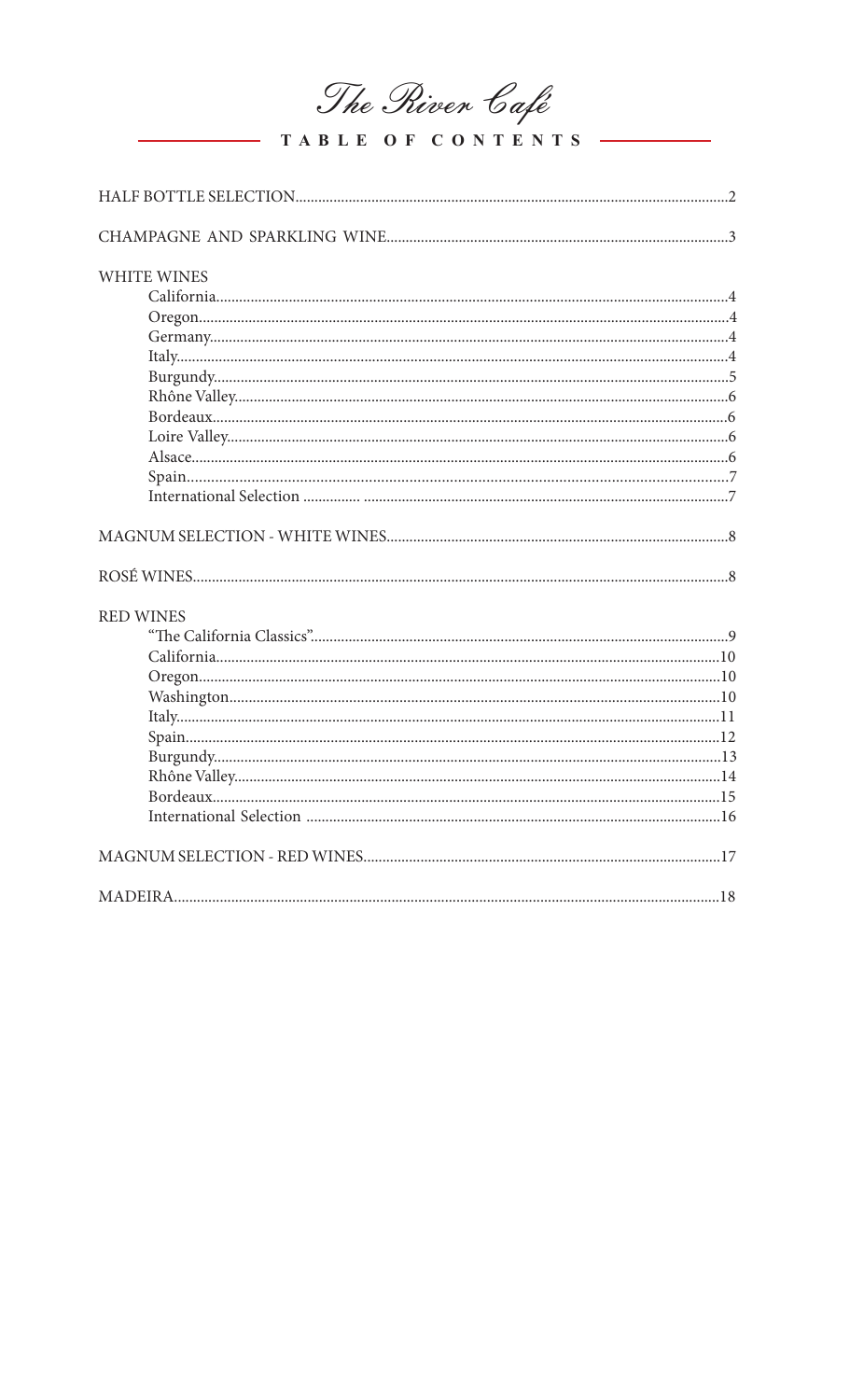| Champagne                                                                                                                                                                                       |                                            |                                     |
|-------------------------------------------------------------------------------------------------------------------------------------------------------------------------------------------------|--------------------------------------------|-------------------------------------|
| 0059 Heidsieck Monopole- 'Blue Top' - Brut<br>1026 Bollinger - 'Special Cuvee' - Brut<br>1027 Bollinger - Brut Rosé<br>0068 Louis Roederer - Brut Rosé                                          | NV 187ml<br><b>NV</b><br><b>NV</b><br>2015 | 30.00<br>115.00<br>125.00<br>110.00 |
| White Wines                                                                                                                                                                                     |                                            |                                     |
| 0176 Schloss Gobelsburg - Gruner Veltliner - Kamptal<br>1043 Alphonse Mellot - 'La Moussiere' - Sancerre<br>Trimbach - Alsace<br>0192<br>0325 Ridge - Monte Bello Estate - Santa Cruz Mountains | 2020<br>2020<br>2016<br>2017               | 38.00<br>50.00<br>40.00<br>85.00    |
|                                                                                                                                                                                                 |                                            |                                     |
| Rose Wines<br>1313 Château d'Esclans - 'Whispering Angel' - Côtes de Provence                                                                                                                   | 2020                                       | 50.00                               |
| Red Wines                                                                                                                                                                                       |                                            |                                     |
| 0640 Viña Alberdi Reserva - Rioja                                                                                                                                                               | 2016                                       | 60.00                               |
| 0646 Col d'Orcia - Brunello di Montalcino                                                                                                                                                       | 2017                                       | 85.00                               |
| 0720 Domaine Armand Rousseau - Gevrey-Chambertin                                                                                                                                                | 2015                                       | 265.00                              |
| 0891 Château d'Armailhac - Pauillac                                                                                                                                                             | 2003                                       | 180.00                              |
| 0894 Echo de Lynch-Bages - Pauillac                                                                                                                                                             | 2009                                       | 98.00                               |
| 0893 Château Lynch-Bages - Pauillac                                                                                                                                                             | 2017                                       | 210.00                              |
| 0895 Clos du Marquis - Saint-Julien                                                                                                                                                             | 2009                                       | 125.00                              |
| 0856 Le Petit Ducru - Saint-Julien                                                                                                                                                              | 2018                                       | 60.00                               |
| 0855 Château Brane - Cantenac - 'Baron de Brane' - Margaux                                                                                                                                      | 2016                                       | 80.00                               |
| 1314 Château Grand Corbin-Despagne - Saint-Émilion                                                                                                                                              | 2016                                       | 75.00                               |
| 1102 Fugue de Nenin - Pomerol                                                                                                                                                                   | 2010                                       | 90.00                               |
| 0645 Ridge - Geyserville - Alexander Valley                                                                                                                                                     | 2018                                       | 60.00                               |
| 0371 Duckhorn - Napa Valley                                                                                                                                                                     | 2019                                       | 75.00                               |
| 1090 Honig - Napa Valley                                                                                                                                                                        | 2018                                       | 100.00                              |
| 0575 Dominus - Napa Valley                                                                                                                                                                      | 2018                                       | 375.00                              |

Sweet Wines

| 0137 Ferrando - 'Erbaluce di Caluso' - Passito               | 2012 | 120.00 |
|--------------------------------------------------------------|------|--------|
| 0130 Badia a Coltibuono - Vin Santo Del Chianti Classico     | 2012 | 130.00 |
| 0133 Zind Humbrecht - 'Heimbourg' - Pinot Gris - SGN         | 1991 | 400.00 |
| 0324 Château d'Yquem - Sauternes                             | 2006 | 725.00 |
| 0173 Oremus - 5 Puttonyos - Tokaji Aszú                      | 2013 | 250.00 |
| 0143 Peter Schandl - 'Ruster Ausbruch' - Burgenland, Austria | 2015 | 180.00 |
| 0141 Malus Mama - 'Ice Cider' - Pais Vasco, Spain            | 2013 | 230.00 |
|                                                              |      |        |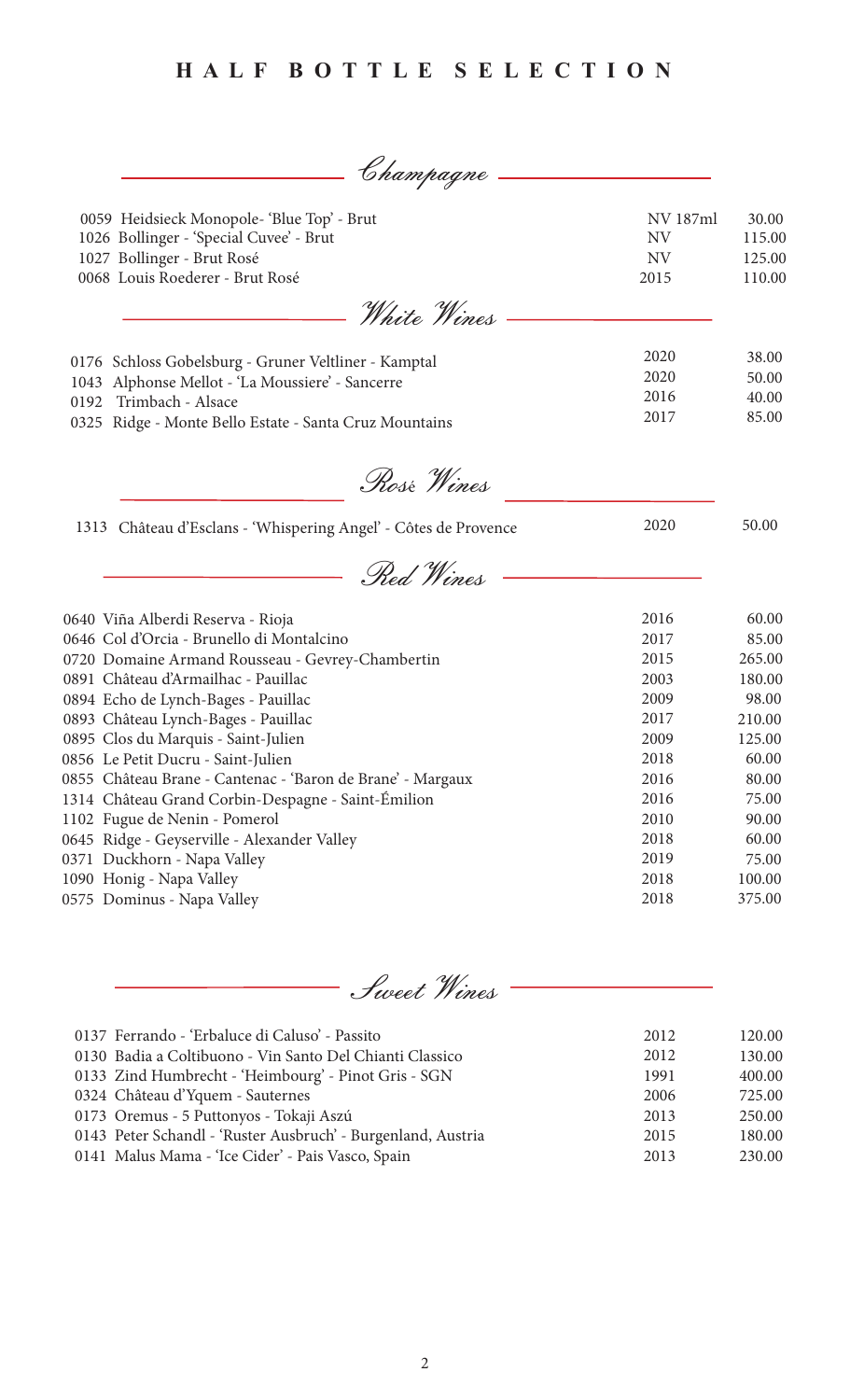

| <b>NON-VINTAGE</b>                                             |           |         |
|----------------------------------------------------------------|-----------|---------|
| 0020 Gonet-Medeville - Premier Cru - Brut                      |           | 120.00  |
| 0018 Veuve Clicquot - 'Yellow Label' - Brut                    |           | 130.00  |
| 1021 Deutz - Brut Classic                                      |           | 145.00  |
| 0023 Drappier - 'Carte-d'Or' - Brut                            |           | 150.00  |
| 1076 Paul Launois - Blanc de Blancs - 'Monochrome #1'          |           | 155.00  |
| 0019 Louis Roederer - Brut Premier                             |           | 160.00  |
| 0025 Louis De Sacy - 'Les Courtisols' - Grand Cru - Extra Brut |           | 180.00  |
| 1077 Bollinger - Special Cuvée - Brut                          |           | 230.00  |
| 0039 Krug - Grande Cuvée - 166th Edition - Brut                |           | 395.00  |
| 0024 Pol Roger - 'Réserve' - Brut 1.5L                         |           | 300.00  |
| <b>VINTAGE</b>                                                 |           |         |
| 1030 Vazart-Coquart - 'Special Club' - Brut                    | 2012      | 220.00  |
| 1031 Gosset - 'Celebris' - Extra Brut                          | 2007      | 315.00  |
| 0049 Dom Pérignon - Brut                                       | 2012      | 520.00  |
| 0047 Dom Pérignon - P2, Plénitude - Brut                       | 2003      | 1050.00 |
| 0037 Taittinger - 'Comtes de Champagne' - Brut                 | 2011      | 550.00  |
| 0026 Bollinger - 'La Grande Année' - Brut                      | 2014      | 410.00  |
| 0040 Bollinger - 'R.D.' - Brut                                 | 2007      | 650.00  |
| 0042 Louis Roederer - 'Cristal' - Brut                         | 2007      | 600.00  |
| 0044 Louis Roederer - 'Cristal' - Brut                         | 2009      | 690.00  |
| 0046 Louis Roederer - 'Cristal' - Brut                         | 2014      | 850.00  |
| <u>ROSÉ</u>                                                    |           |         |
| 1029 José Dhondt - 'Saignée'                                   | NV        | 180.00  |
| 0008 Billecart-Salmon - Brut                                   | <b>NV</b> | 200.00  |
| 1003 Taittinger - Brut                                         | NV        | 200.00  |
| 0026 Bollinger - Brut<br>1.5L                                  | <b>NV</b> | 520.00  |
| 0007 Louis Roederer - Brut                                     | 2015      | 200.00  |

Jura

1311 Patrick Bottex - 'Le Cueille' - Bugey-Cerdon NV 70.00

0013 Pol Roger - Brut 1235 Gosset - Celebris

Louis Roederer - 'Cristal' - Brut 0009

300.00 450.00 1,400.00

California

0050 Schramsberg - North Coast - Brut Rosé 2017 175.00

2015 2007 2012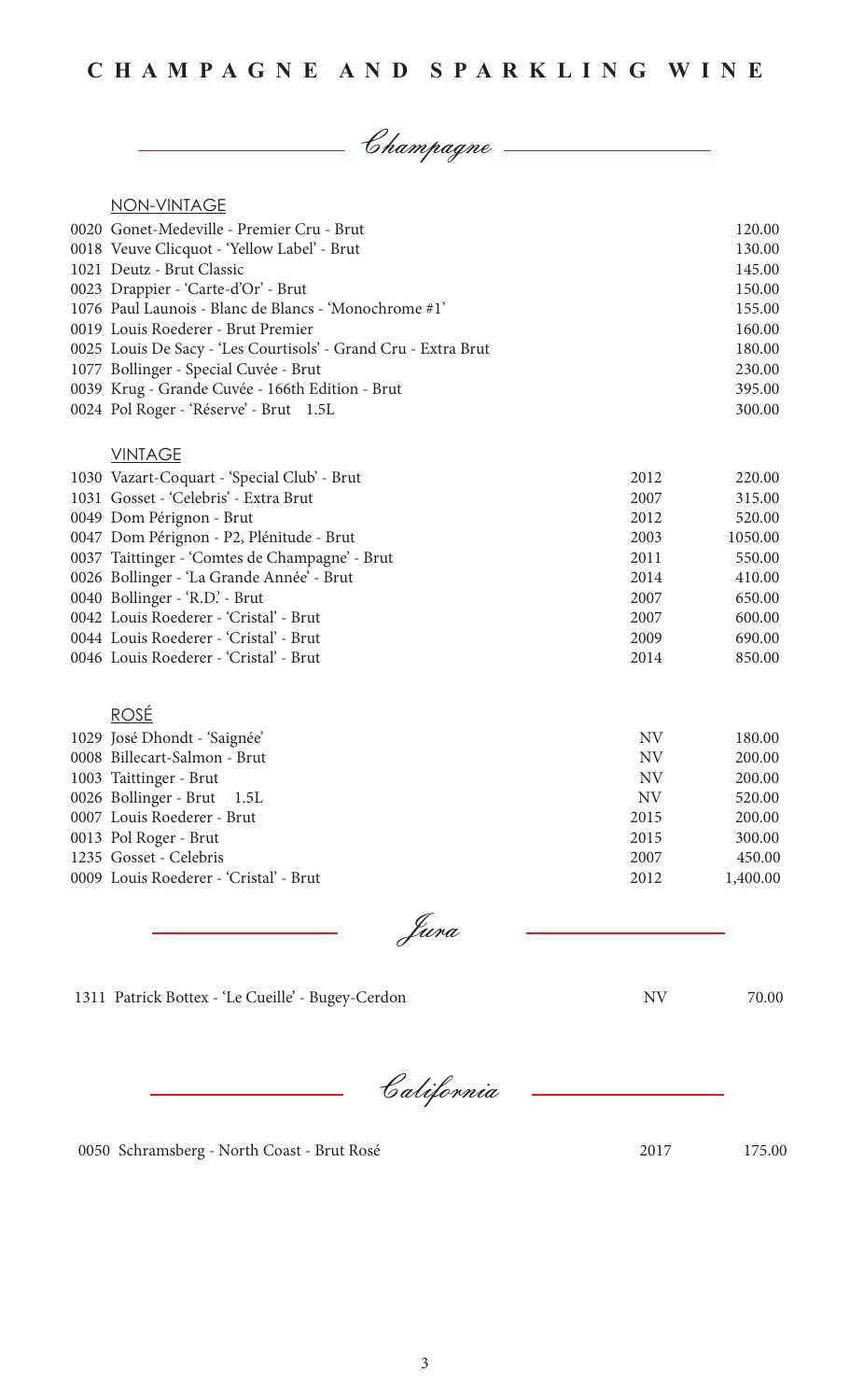California

| <b>CHARDONNAY</b>                                                       |      |        |
|-------------------------------------------------------------------------|------|--------|
| 0082 Foxen - 'Block UU' - Santa Maria Valley                            | 2016 | 85.00  |
| 0083 Copain - DuPratt Vineyard - Anderson Valley                        | 2015 | 150.00 |
| 1061 Far Mountain - 'Myrna' - Sonoma Valley                             | 2019 | 170.00 |
| 0085 Kistler - 'Les Noisetiers' - Sonoma Coast                          | 2020 | 180.00 |
| 0092 Château Montelena - Napa Valley                                    | 2019 | 200.00 |
| 0081 Lewis Cellars - Reserve - Napa Valley                              | 2019 | 250.00 |
| 0089 Peter Michael - 'Ma Belle-Fille' - Knights Valley                  | 2019 | 270.00 |
| 0093 Grgich Hills Estate - 'Paris Tasting Commemorative' - Napa Valley  | 2016 | 260.00 |
| 0073 Staglin Family Vineyards - 'Salus' - Rutherford                    | 2019 | 200.00 |
| 0075 Staglin Family Vineyards - 'Family Estate' - Rutherford            | 2019 | 290.00 |
| 2006 Aubert - Lauren Vineyard - Sonoma Coast                            | 2019 | 300.00 |
| <b>SAUVIGNON BLANC</b>                                                  |      |        |
| 0091 Merry Edwards - Russian River Valley                               | 2018 | 100.00 |
| Oregon                                                                  |      |        |
| <b>CHARDONNAY</b>                                                       |      |        |
| 0090 Lingua Franca - 'Avni' - Willamette Valley                         | 2017 | 120.00 |
| New York                                                                |      |        |
| 1060 Paumanok - 'The Minimalist' - Long Island, New York (Chenin Blanc) | 2019 | 210.00 |
| Germany                                                                 |      |        |
| <b>RIESLING</b>                                                         |      |        |
| 0106 Selbach Olster - 'Zeltinger Himmelreich' - Kabinett                | 2019 | 80.00  |
| 0121 J.J. Prum - 'Graacher Himmelreich' - Mosel - Kabinett              | 2018 | 121.00 |
| 0120 J.J. Prum - 'Wehlener Sonnenuhr' - Mosel - Auslese                 | 2010 | 190.00 |
| 0129 Ökonomierat Rebholz - 'Kastanienbusch' - Pfalz                     | 2020 | 280.00 |
|                                                                         |      |        |

Egon Müller

| 0105 'Scharzhof'                  | 2015 | 170.00        |
|-----------------------------------|------|---------------|
| 0104 'Scharzhof'                  | 2016 | 150.00        |
| 0113 'Scharzhofberger' - Kabinett | 2015 | 360.00        |
| 0109 'Scharzhofberger' - Spätlese | 2011 | 330.00        |
| 0108 'Scharzhofberger' - Spätlese | 2013 | 380.00        |
| 0101 'Scharzhofberger' - Spätlese | 2015 | 420.00        |
| 0102 'Scharzhofberger' - Spätlese | 2016 | 320.00        |
| 0110 'Scharzhofberger' - Auslese  | 2011 | 775.00        |
| 0111 'Scharzhofberger' - Auslese  | 2012 | 900.00        |
| 0103 'Scharzhofberger' - Auslese  |      | 2015 1,000.00 |

Italy

| 0122 Sandro de Bruno - Soave Superiore                         | 2015 | 50.00  |
|----------------------------------------------------------------|------|--------|
| 0125 Livio Felluga - Pinot Grigio - Collio                     | 2020 | 74.00  |
| 1320 Masut da Rive - Pinot Grigio - Isonzo Del Friuli - Ramato | 2018 | 100.00 |
| 0127 Elena Walch - 'Beyond the Clouds' - Alto Adige            | 2018 | 155.00 |
| 1006 Antinori - 'Cervaro della Sala' - Tuscany                 | 2015 | 150.00 |
|                                                                |      |        |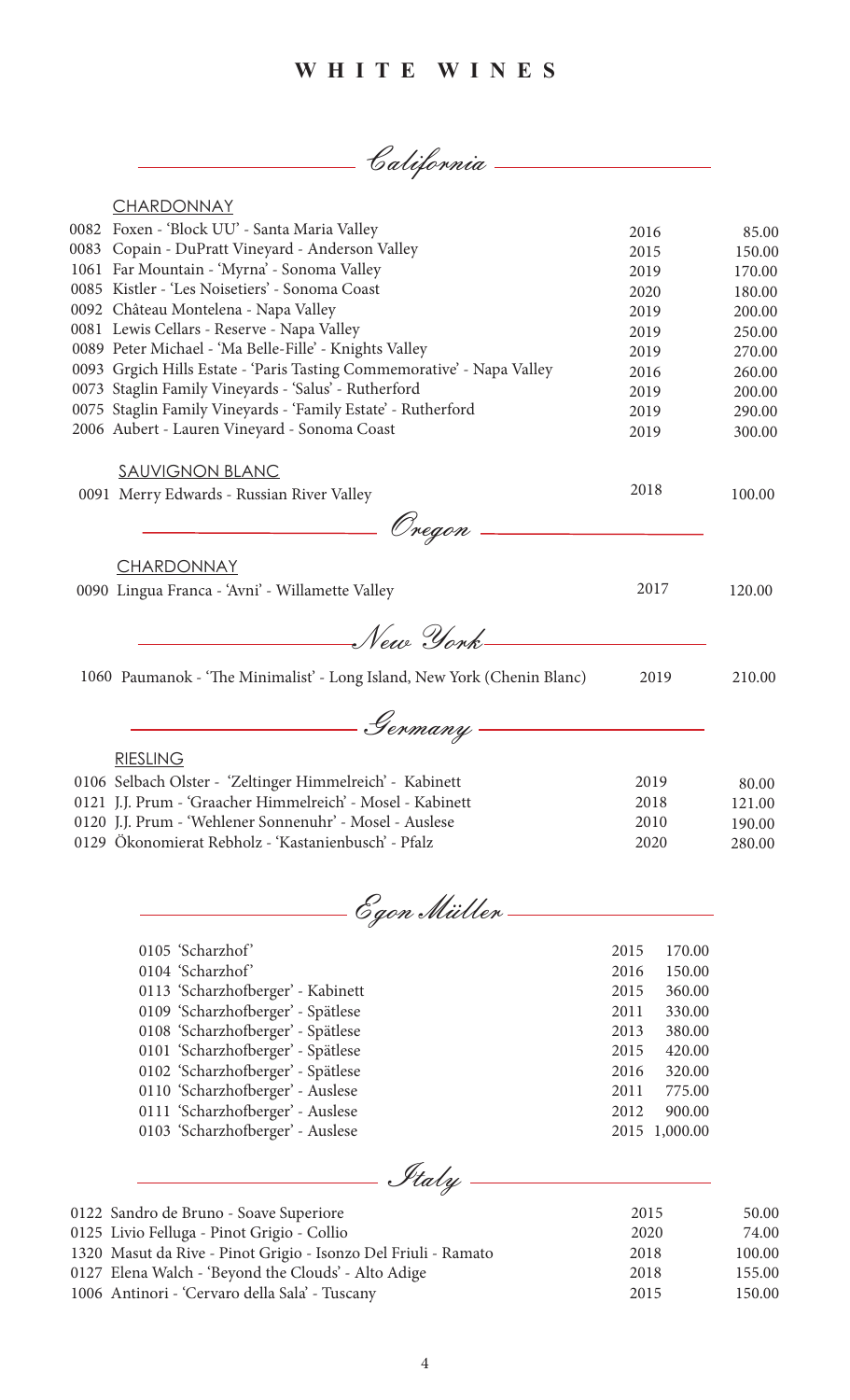## Burgundy

#### **CHABLIS**

|      | 0222 Domaine Billaud-Simon - 'Vaillon' - Premier Cru                 | 2018 | 200.00   |
|------|----------------------------------------------------------------------|------|----------|
|      | 1200 Domaine Christian Moreau - 'Vaillon - Premier Cru               | 2019 | 220.00   |
|      | 0221 Vincent Dauvissat - 'La Forest' - Premier Cru                   | 2018 | 300.00   |
|      | 0226 Patrick Piuze - 'Blanchot' - Grand Cru                          | 2020 | 220.00   |
|      | 0228 Vincent Dauvissat - 'Les Clos' - Grand Cru                      | 2016 | 500.00   |
|      | 0213 Domaine François Raveneau - 'Montée de Tonnerre' - Premier Cru  | 2014 | 815.00   |
|      | CÔTE DE NUITS                                                        |      |          |
|      | 0283 Domaine Henri Gouges - 'Clos Des Porrets' - Nuits-Saint-Georges | 2009 | 375.00   |
|      | 0270 Domaine Ponsot - 'Clos de Monts Luisants' - Morey-Saint-Denis   | 2016 | 500.00   |
|      | <u>CÔTE DE BEAUNE</u>                                                |      |          |
|      | 0231 Louis Jadot - Ladoix - 'Le Clou d'Orge'                         | 2018 | 100.00   |
|      | 0246 Chateau de la Maltroye - Chassagne-Montrachet                   | 2016 | 166.00   |
|      | 0241 Domaine Michelot - Meursault                                    | 2016 | 200.00   |
|      | 0233 François Carillon - 'Les Enseigneres' - Puligny-Montrachet      | 2014 | 288.00   |
|      | 1057 Maison Leroy - Auxey-Duresses                                   | 2017 | 825.00   |
|      | CÔTE DE BEAUNE PREMIER CRUS                                          |      |          |
|      | 0237 Joseph Drouhin - 'Clos des Mouches' - Beaune                    | 2016 | 375.00   |
|      | 0240 Vincent Girardin - 'Les Charmes-Dessus' - Meursault             | 2019 | 315.00   |
|      | 0298 Domaine Niellon - 'Clos Saint Jean' - Chassagne-Montrachet      | 2015 | 280.00   |
|      | 0267 François Carillon - 'Les Combettes' - Puligny Montrachet        | 2016 | 270.00   |
|      | 0278 Etienne Sauzet - 'Champ Canet' - Puligny Montrachet             | 2014 | 400.00   |
|      | 1038 Maison Leroy - Meursault                                        | 2000 | 3,300.00 |
|      |                                                                      |      |          |
|      | <u>CÔTE DE BEAUNE GRANDS CRUS</u>                                    |      |          |
|      |                                                                      | 2014 | 1,200.00 |
| 0268 | Domaine Niellon - 'Chevalier-Montrachet'                             | 2011 | 2,100.00 |
|      | 0250 Domaine Ramonet - 'Montrachet'                                  | 2017 | 700.00   |
| 0289 | Thomas Morey - 'Bâtard-Montrachet'                                   |      |          |
|      | <u>CÔTE CHALONNAISE / MÂCONNAIS</u>                                  |      |          |
|      | 0274 Famille Paquet - 'Le Clos' - Mâcon-Prissé                       | 2018 | 60.00    |
|      | 0275 Famille Paquet - 'Les Terres Noires' - Saint-Vèran              | 2017 | 65.00    |
|      |                                                                      |      |          |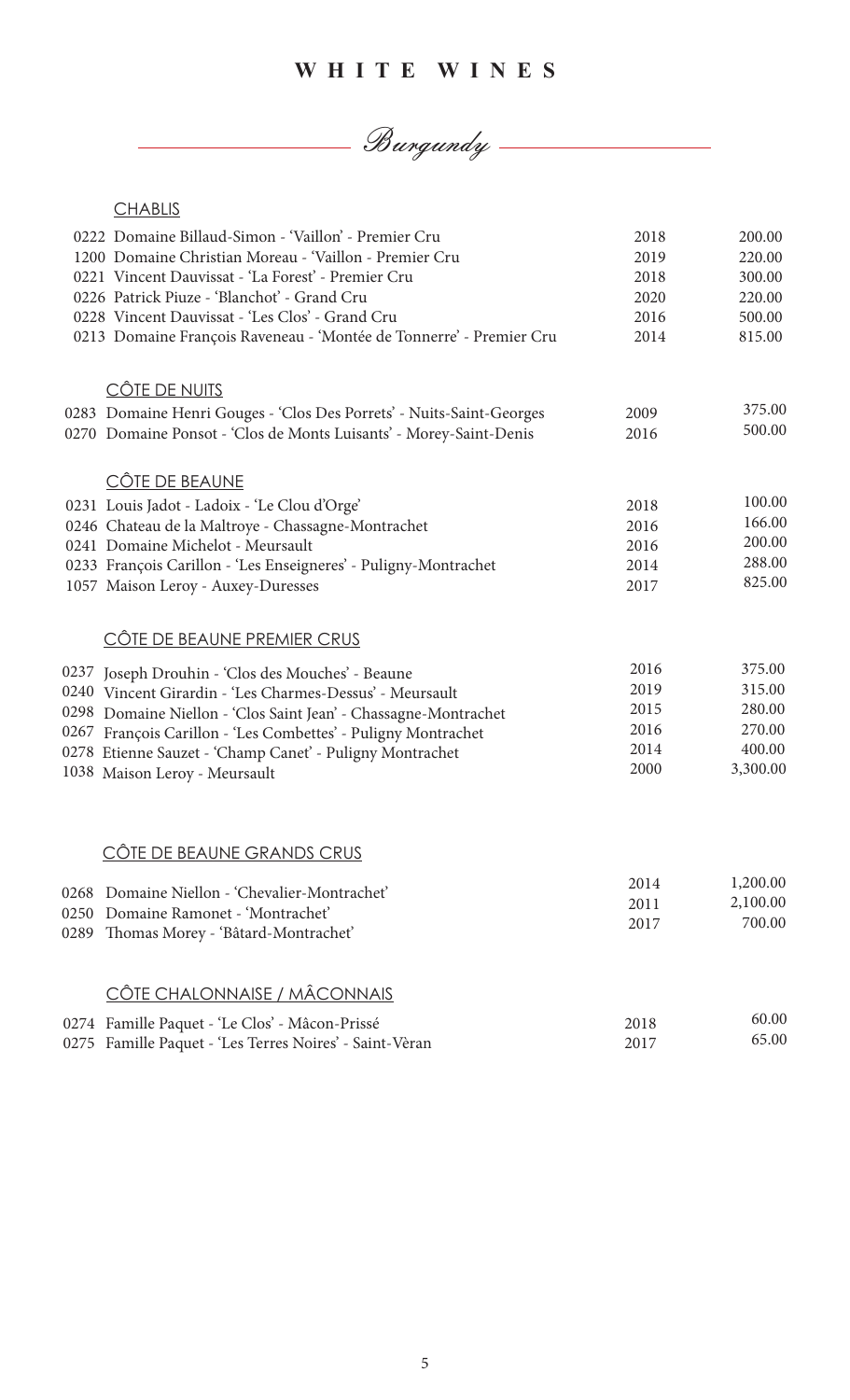Rhône Valley-

Loire Valley 0206 Alphonse Mellot - 'La Moussiere' - Sancerre 0227 Domaine Guiberteau - Saumur Brézé 0211 Champalou - Vouvray 1310 Domaine Huet - 'Le Haut Lieu' - Moelleux - Vouvray 2021 2015 2017 2018 100.00 150.00 65.00 120.00 0289 Graeme & Julie Bott - Crozes-Hermitage Domaine Yves Cuilleron - 'La Petite Côte' - Condrieu 0284 1082 Château Grillet - (Viognier) 2018 2019 2015 105.00 115.00 815.00

| 0301 Château Carbonnieux - Pessac-Léognan                                                          | 2017         | 120.00           |
|----------------------------------------------------------------------------------------------------|--------------|------------------|
| 0302 Château Lynch Bages - 'Blanc de Lynch Bages' - Pauillac<br>0303 Château Suduiraut - Sauternes | 2018<br>2008 | 180.00<br>220.00 |
| 0304 Château Climens - Barsac                                                                      | 2005         | 340.00           |

Bordeaux

Alsace

| 0190 Famille Hugel - 'Cuvee Les Amours' - Pinot Blanc              | 2017 | 65.00  |
|--------------------------------------------------------------------|------|--------|
| 0197 Domaine Bott-Geyl - 'Les Éléments' - Riesling                 | 2016 | 68.00  |
| 0195 Domaine Zind Humbrecht - 'Zind' - Chardonnay / Auxerrois      | 2018 | 110.00 |
| 0189 Domaine Zind Humbrecht - 'Heimbourg' - Pinot Gris             | 1991 | 480.00 |
| 0191 Domaine Zind Humbrecht - 'Clos Jebsal' - Pinot Gris           | 1994 | 630.00 |
| 0188 Domaine Zind Humbrecht - 'Rotenberg' - Pinot Gris - Grand Cru | 1991 | 540.00 |

Savoie

0285 Domaine Adrien Berlioz - 'La Cuvee des Gueux' - Jacquere Blend 2019 60.00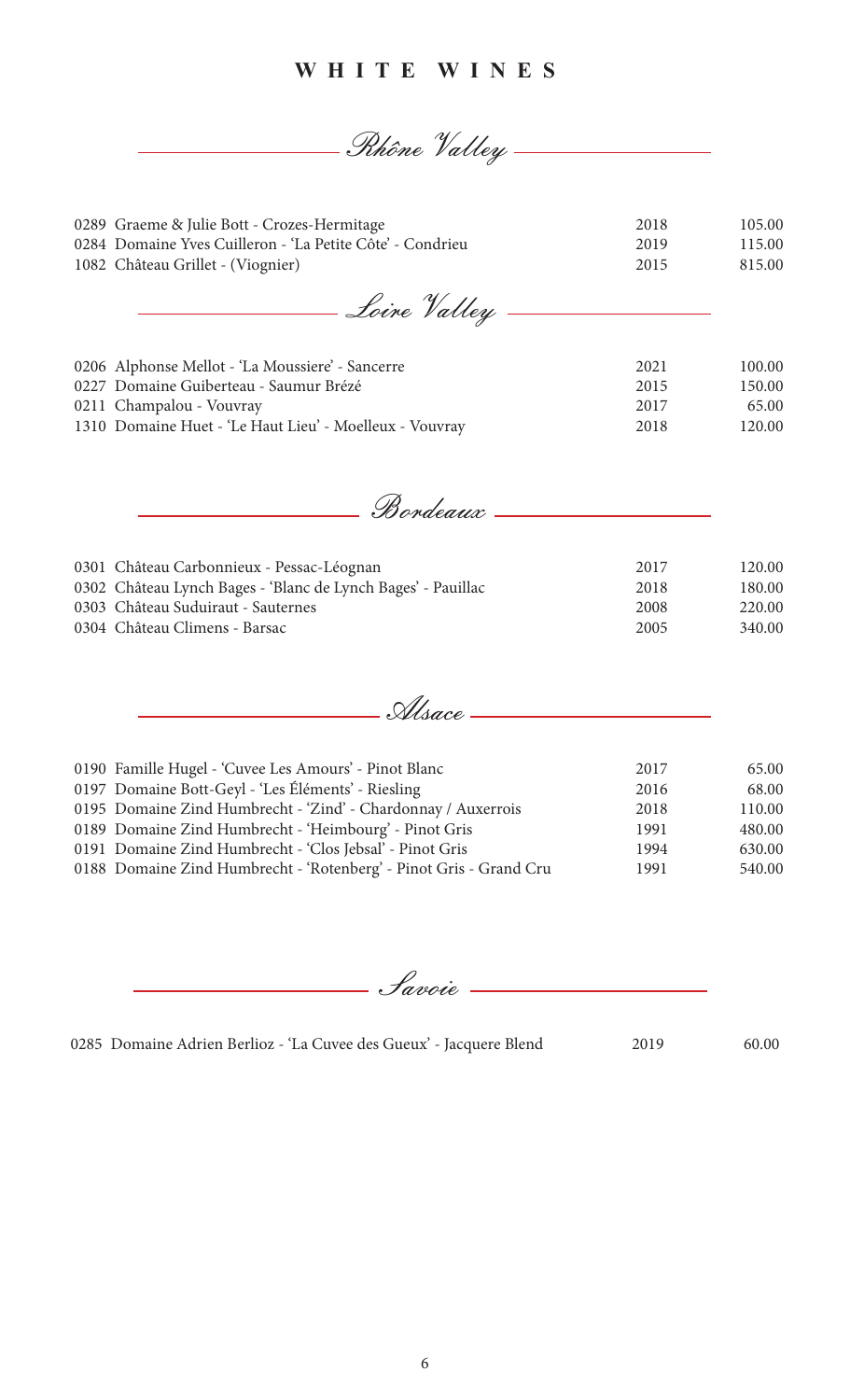International Selection

| <b>SPAIN</b>                                                     |      |        |
|------------------------------------------------------------------|------|--------|
| 0151 Marques de Murrieta - 'Capellania' - Reserva - Rioja Blanco | 2012 | 120.00 |
| 0170 Ramirez de Ganuza Blanco - Gran Reserva - Rioja Blanco      | 2013 | 260.00 |
|                                                                  |      |        |
| <b>AUSTRIA</b>                                                   |      |        |
| 0150 Kracher - Pinot Gris                                        | 2016 | 75.00  |
| 0146 Forstreiter - 'Alte Reben' - Grüner Vetliner                | 2016 | 135.00 |
|                                                                  |      |        |
| NEW ZEALAND                                                      |      |        |
| 0167 Cloudy Bay - Marlborough - Sauvignon Blanc                  | 2021 | 100.00 |
|                                                                  |      |        |
| <b>AUSTRALIA</b>                                                 |      |        |
| 0155 Grosset - 'Alea' - Clare Valley - Riesling                  | 2018 | 70.00  |
| 0156 Ashbrook Estate - Margaret River - Chardonnay               | 2017 | 100.00 |
| 0169 Yangarra - 'Roux Beaute' - McLaren Vale - Roussanne         | 2019 | 120.00 |
|                                                                  |      |        |
| SOUTH AFRICA                                                     |      |        |
| 0160 Raats - Stellenbosch - Chenin Blanc                         | 2019 | 70.00  |
|                                                                  |      |        |
| <b>LEBANON</b>                                                   |      |        |
| 0124 Chateau Musar Blanc - Bekaa Valley - Obaideh                | 2010 | 210.00 |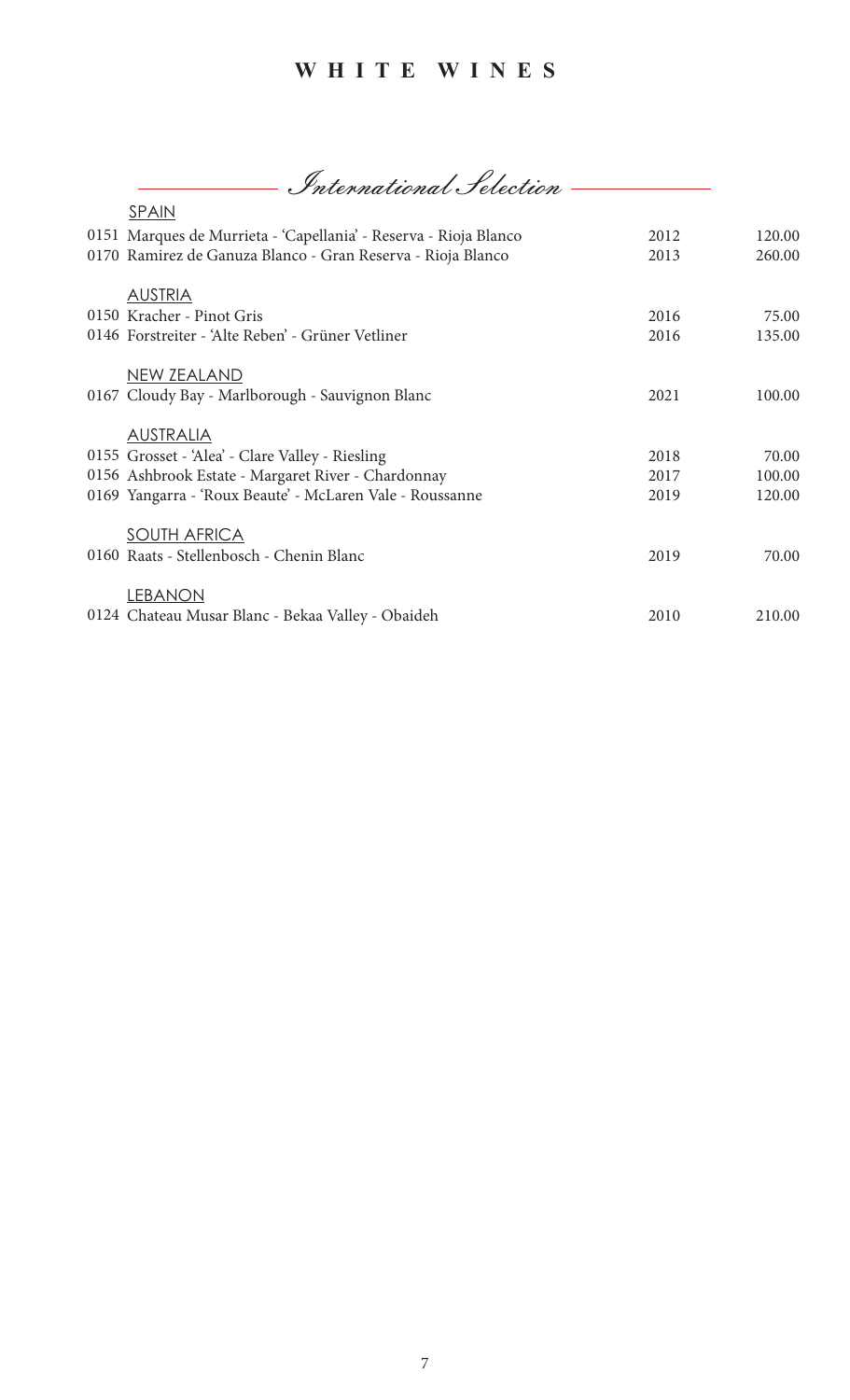Magnum Selection

**CALIFORNIA** 

| 0084 Mt. Eden Vineyards - 'Estate Reserve' - Santa Cruz Mountains - Chardonnay | 2012 | 400.00 |
|--------------------------------------------------------------------------------|------|--------|
| 0094 Château Montelena - Napa Valley - Chardonnay                              | 2012 | 425.00 |
| <b>FRANCE</b><br>0239 Lucien Le Moine - 'Preuses' - Grand Cru - Chablis        | 2018 |        |

## **R O S É W I N E S**

| 1323 Kir-Yianni - 'L'Esprit Du Lac' - Amyndaio, Greece    | 2021 | 60.00  |
|-----------------------------------------------------------|------|--------|
| 0290 Mas de Cadenet - Sainte Victoire - Côtes de Provence | 2020 | 100.00 |
| 0208 Realm Cellars - 'La Fe' - Napa Valley                | 2020 | 160.00 |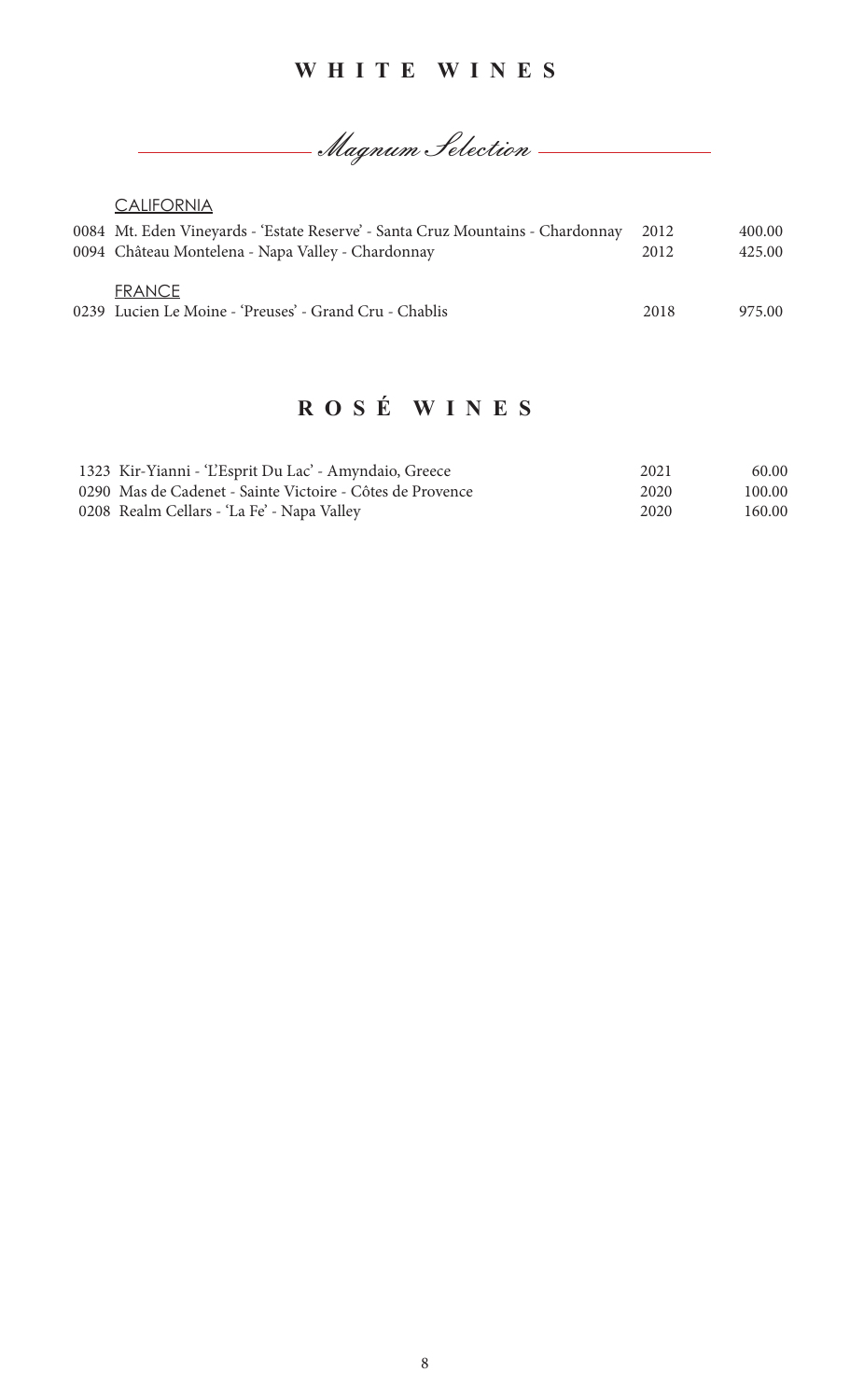"The California Classics"  $\mathbb{R}$ 

A HISTORIC COLLECTION OF CALIFORNIA'S FINEST VARIETAL CABERNET SAUVIGNON AND BLENDS

| 0411 Heitz Cellar - 'Estate' - Oakville                               | 1974 | 2,500.00 |
|-----------------------------------------------------------------------|------|----------|
| 0412 Mount Eden Vineyards - Santa Cruz Mountains                      |      | 1,100.00 |
| 0424 Mount Eden Vineyards - Santa Cruz Mountains                      | 1985 | 690.00   |
| 0432 Mount Eden Vineyards - 'Old Vine Reserve' - Santa Cruz Mountains | 1990 | 675.00   |
| 0443 Mount Eden Vineyards - 'Old Vine Reserve' - Santa Cruz Mountains | 1996 | 650.00   |
| 0454 Mayacamas Vineyards - Mt. Veeder                                 | 1999 | 725.00   |
| 0473 Corison - Napa Valley                                            | 2001 | 500.00   |
| 0501 Ridge Vineyards - 'Monte Bello' - Santa Cruz Mountains           |      | 660.00   |
| 0468 Corison - Napa Valley                                            | 2005 | 550.00   |
| 0511 Phillip Togni Vineyard - Napa Valley                             |      | 600.00   |
| 0494 Chateau Montelena - Napa Valley                                  | 2006 | 600.00   |
| 0395 Dominus - Yountville                                             |      | 730.00   |
| 0507 Chateau Montelena - Napa Valley                                  | 2007 | 580.00   |
| 0510 Mount Eden Vineyards - Santa Cruz Mountains                      |      | 500.00   |
| 0523 Ridge Vineyards - 'Monte Bello' - Santa Cruz Mountains           |      | 850.00   |
| 0436 Dominus - Yountville                                             | 2009 | 725.00   |
| 0558 Stag's Leap - 'Cask 23' - Stag's Leap District                   | 2010 | 925.00   |
| 0413 Opus One - Oakville                                              | 2012 | 1050.00  |
| 0503 Ulysses - Oakville                                               | 2013 | 385.00   |
| 0530 Phillip Togni Vineyard - Napa Valley                             |      | 425.00   |
| 0529 Paratus - Mt. Veeder                                             |      | 300.00   |
| 0522 Shafer - Hillside Select - Stag's Leap District                  |      | 500.00   |
| 0580 Darioush - Darius II - Napa Valley                               |      | 975.00   |
| 1059 Abreu - 'Las Posadas' - Howell Mountain                          |      | 1350.00  |
| 1009 Harlan Estate - Promontory - Oakville                            | 2014 | 1325.00  |
| 0504 Dominus - Yountville                                             |      | 650.00   |
| 0499 Mount Eden Vineyards - Santa Cruz Mountains                      |      | 400.00   |
| 0423 Beringer - 'Private Reserve' - Napa Valley                       | 2014 | 500.00   |
| 0475 Dominus - Yountville                                             |      | 1,055.00 |
| 0500 Heitz Cellar -'Martha's Vineyard' - Oakville                     |      | 560.00   |
| 1008 La Jota Vineyard Co - Howell Mountain                            | 2016 | 385.00   |
| 0555 Staglin Family Vineyards - 'Estate' - Rutherford                 | 2017 | 615.00   |
| 1317 Inglenook - 'Rubicon Estate' - Rutherford                        |      | 475.00   |
| 2007 Chateau Montelena - Napa Valley                                  |      | 425.00   |
| 1070 Opus One - Oakville                                              | 2018 | 850.00   |
| 1321 Continuum - 'Sage Mountain Vineyard' - Napa Valley               | 2019 | 600.00   |
|                                                                       |      |          |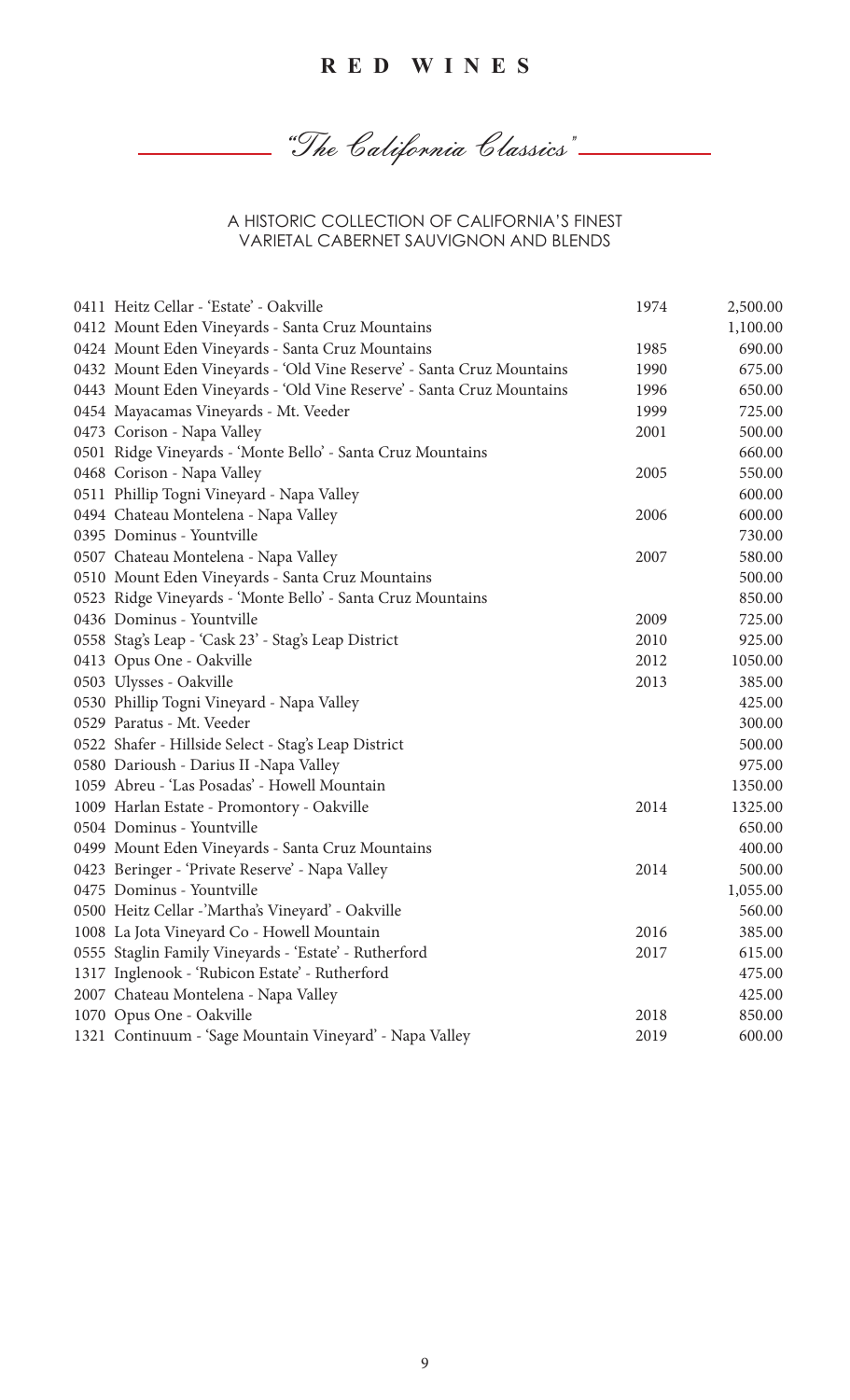California

#### PINOT NOIR

| 0346 Kistler - Sonoma Coast                                             | 2019 | 160.00 |
|-------------------------------------------------------------------------|------|--------|
| 1041 Littorai - 'Cerise' - Sonoma Coast                                 | 2019 | 210.00 |
| 1051 Williams Selyem - 'Westside Road Neighbors' - Russian River Valley | 2020 | 375.00 |
| 0370 Long Meadow Ranch - Anderson Valley                                | 2017 | 230.00 |
| 0371 Hanzell Vineyards - Sonoma Valley                                  | 2016 | 230.00 |
| <b>CABERNET SAUVIGNON</b>                                               |      |        |
| 0485 Freemark Abbey - Napa Valley                                       | 2018 | 180.00 |
| 0482 Honig - Napa Valley                                                | 2019 | 200.00 |
| 0484 Caymus - Napa Valley                                               | 2020 | 250.00 |
| 1316 Dunn - Napa Valley                                                 | 2018 | 270.00 |
| 0556 Staglin Family Vineyards - 'Salus' - Rutherford                    | 2018 | 280.00 |
| 1100 Larkmead - 'Family Estate' - Napa Valley                           | 2019 | 290.00 |
| 1101 Rombauer - 'Diamond Selection' - Napa Valley                       | 2017 | 300.00 |
| 1066 Darioush - 'Signature Series' - Napa Valley                        | 2018 | 300.00 |
| 0557 Stag's Leap - 'Fay' - Stag's Leap District                         | 2018 | 330.00 |
| 1007 Anakota - 'Montana Vineyard' - Knights Valley                      | 2018 | 390.00 |
| 0570 Peter Michael - 'Au Paradis' - Oakville                            | 2018 | 535.00 |
| <b>CABERNET FRANC</b>                                                   |      |        |
| 0361 Ashes & Diamonds - A & D Vineyards Grand Vin - Napa Valley         | 2016 | 180.00 |
| <b>ZINFANDEL</b>                                                        |      |        |
| 0360 Ridge Vineyards - 'Three Valleys' - Sonoma County                  | 2019 | 110.00 |
| Turley - 'Old Vines' - California<br>0363                               | 2019 | 120.00 |
| Oregon                                                                  |      |        |
| <b>PINOT NOIR</b>                                                       |      |        |
| 1040 Bergström - 'Bergström Vineyard' - Dundee Hills                    | 2013 | 300.00 |
| 0621 Ken Wright - 'Shea Vinyard' - Willamette Valley                    | 2019 | 160.00 |
| 0616 Shea - 'Shea Vineyard' - Willamette Valley                         | 2018 | 100.00 |
| 1055 Domaine Serene - 'Evenstad Reserve' - Willamette Valley            | 2018 | 210.00 |
| 0631 Colene Clemens - 'Margo' - Chehalem Mountains                      | 2019 | 140.00 |

Washington

#### CABERNET SAUVIGNON

| 1324 K Vintners - 'The Creator' - Walla Walla Valley | 2018 | 160.00 |
|------------------------------------------------------|------|--------|
| 0451 Quilceda Creek - Columbia Valley                | 2019 | 500.00 |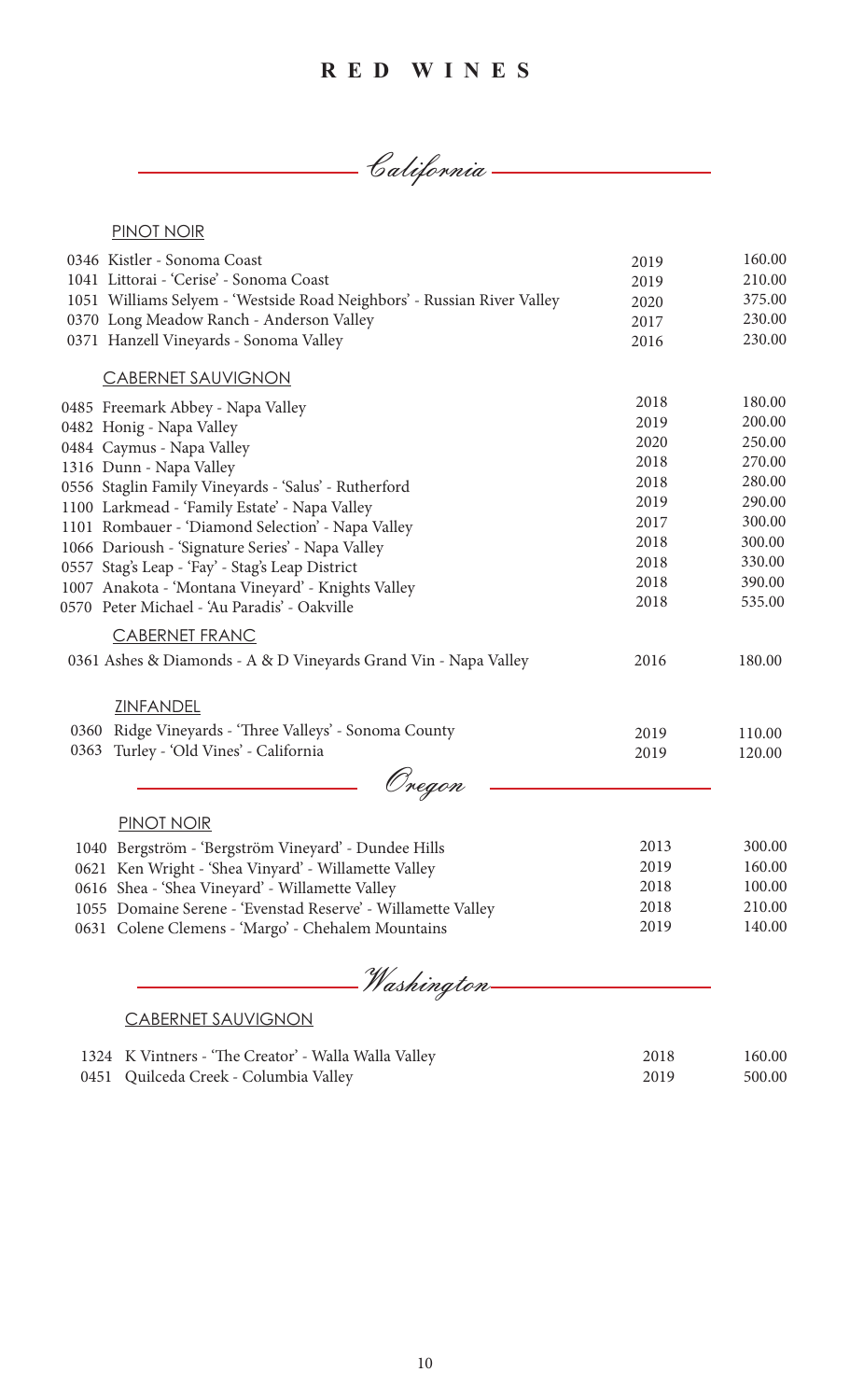$\mathscr{I}$ taly

## BAROLO

|           | 1328 Elvio Cogno - 'Ravera'                                   | 2014 | 210.00   |
|-----------|---------------------------------------------------------------|------|----------|
|           | 1081 Scarzello - 'Boschetti'                                  | 2015 | 230.00   |
|           | 1010 Paolo Scavino - 'Bric dël Fiasc'                         | 2017 | 215.00   |
|           | 0607 Gianni Gagliardo - 'Castelletto'                         | 2016 | 250.00   |
|           | 1032 Elio Grasso - 'Runcot'                                   | 2008 | 350.00   |
|           | 1080 Luigi Oddero - 'Vignarionda'                             | 2012 | 300.00   |
|           | <b>BARBARESCO</b>                                             |      |          |
|           | 0610 Castello di Neive - 'Santo Stefano'                      | 2013 | 150.00   |
| 0604 Gaja |                                                               | 2015 | 540.00   |
|           | 0615 Ceretto - 'Asili'                                        | 2012 | 525.00   |
|           | <b>VENETO</b>                                                 |      |          |
|           | 1047 Monte Ca'Bianca - 'Begali' - Amarone della Valpolicella  | 2013 | 230.00   |
|           | 2222 Allegrini - 'La Poja' - Monovitigno Corvina Veronese     | 2011 | 200.00   |
|           | <b>UMBRIA</b>                                                 |      |          |
|           | 1011 Arnaldo Caprai - '25 Anni' - Montefalco Sagrantino       | 2013 | 225.00   |
|           | 1050 Lungarotti - 'Rubesco' - Torgiano Rosso Riserva          | 2009 | 125.00   |
|           |                                                               |      |          |
|           | <b>ABRUZZO</b>                                                |      |          |
|           | 1065 Marina Cvetic - 'Masciarelli' - Montepulciano d'Abruzzo  | 2017 | 120.00   |
|           | <b>CHIANTI</b>                                                |      |          |
|           | 0591 Castello di Querceto - Chianti Classico Gran Selezione   | 2015 | 110.00   |
|           | 0590 Castello di Volpaia - Chianti Classico Riserva           | 2018 | 94.00    |
|           |                                                               |      |          |
|           | <b>MONTALCINO</b>                                             |      |          |
|           | 0600 Collemattoni - Brunello di Montalcino                    | 2016 | 225.00   |
|           | 0602 Biondi-Santi - Brunello di Montalcino                    | 2013 | 500.00   |
|           | 1070 Col D'Orcia - 'Poggio Al Vento' - Brunello di Montalcino | 2013 | 325.00   |
|           | <b>TUSCAN RED BLENDS</b>                                      |      |          |
|           | 0592 Capezzana - Carmignano                                   | 2019 | 76.00    |
|           | 1035 Le Macchiole - 'Paleo' - Toscana                         | 2018 | 360.00   |
|           | 0597 Antinori - 'Solaia' - Bolgheri                           | 2015 | 625.00   |
|           | 0589 Ornellaia - 'Ornellaia' - Bolgheri                       | 2018 | 610.00   |
|           | 2100 Ornellaia - 'Masseto' - Toscana                          | 2018 | 1,550.00 |
|           |                                                               |      |          |
|           | <b>SARDEGNA</b>                                               |      |          |
|           | 0606 Mora e Memo - Cannonau di Sardegna                       | 2019 | 65.00    |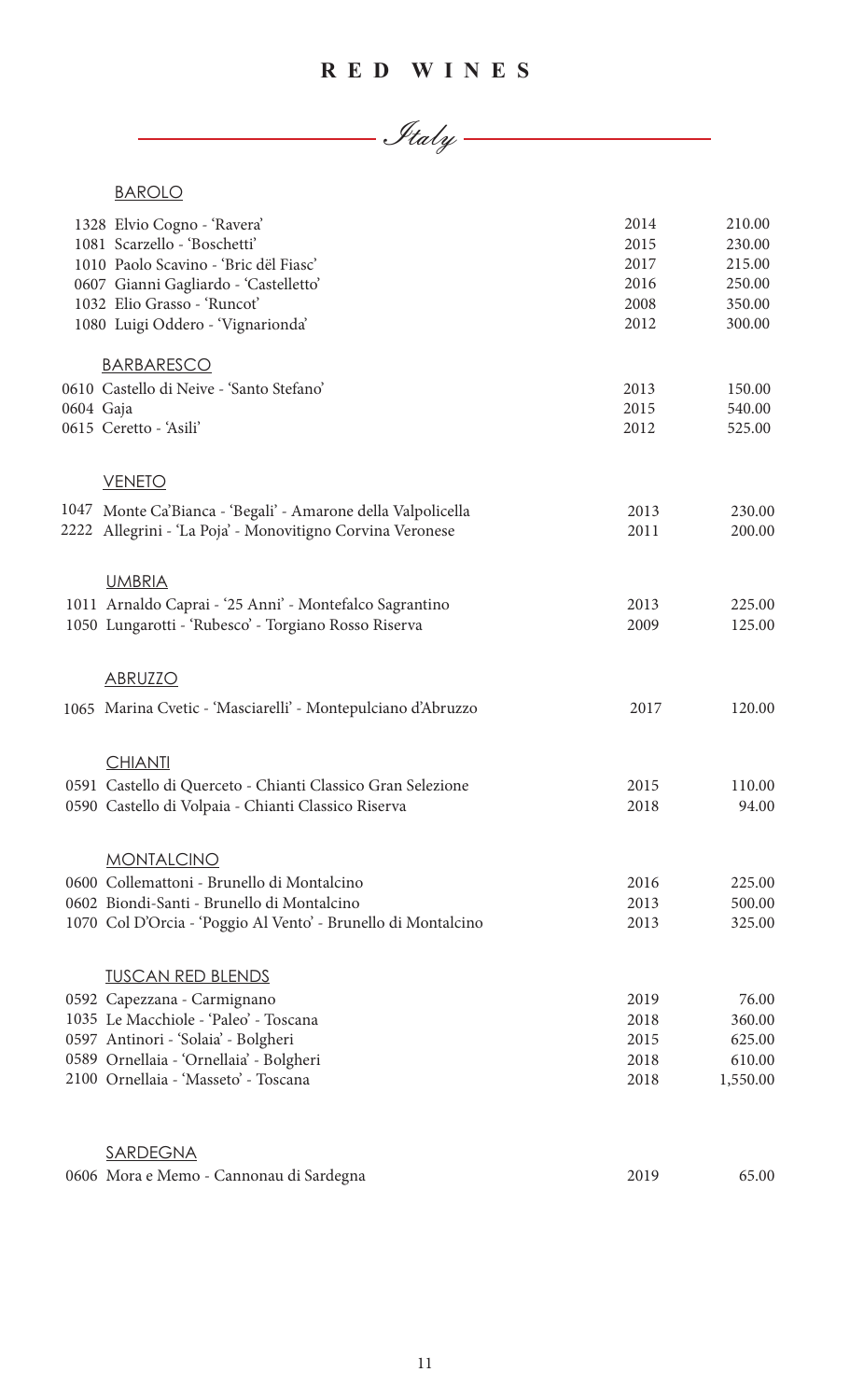

RIOJA

| 0541 Lopez de Heredia - 'Vina Tondonia' - Reserva    | 2009 | 120.00 |
|------------------------------------------------------|------|--------|
| 1012 Marques de Riscal - 'Baron de Chirel' - Reserva | 2016 | 160.00 |
| 0545 Prado Enea - Muga - Gran Reserva                | 2014 | 230.00 |
| 1043 Remirez de Ganuza - Gran Reserva                | 2011 | 300.00 |
|                                                      |      |        |

#### RIBERA DEL DUERO

| 0562 Bodegas Hermanos - 'El Pedrosal' | 2015 | 90.00    |
|---------------------------------------|------|----------|
| 1045 Vega Sicilia - 'Pintia'          | 2016 | 200.00   |
| 0566 Vega Sicilia - 'Unico'           | 2006 | 1,100.00 |
| 0565 Vega Sicilia - 'Unico'           | 2008 | 1,300.00 |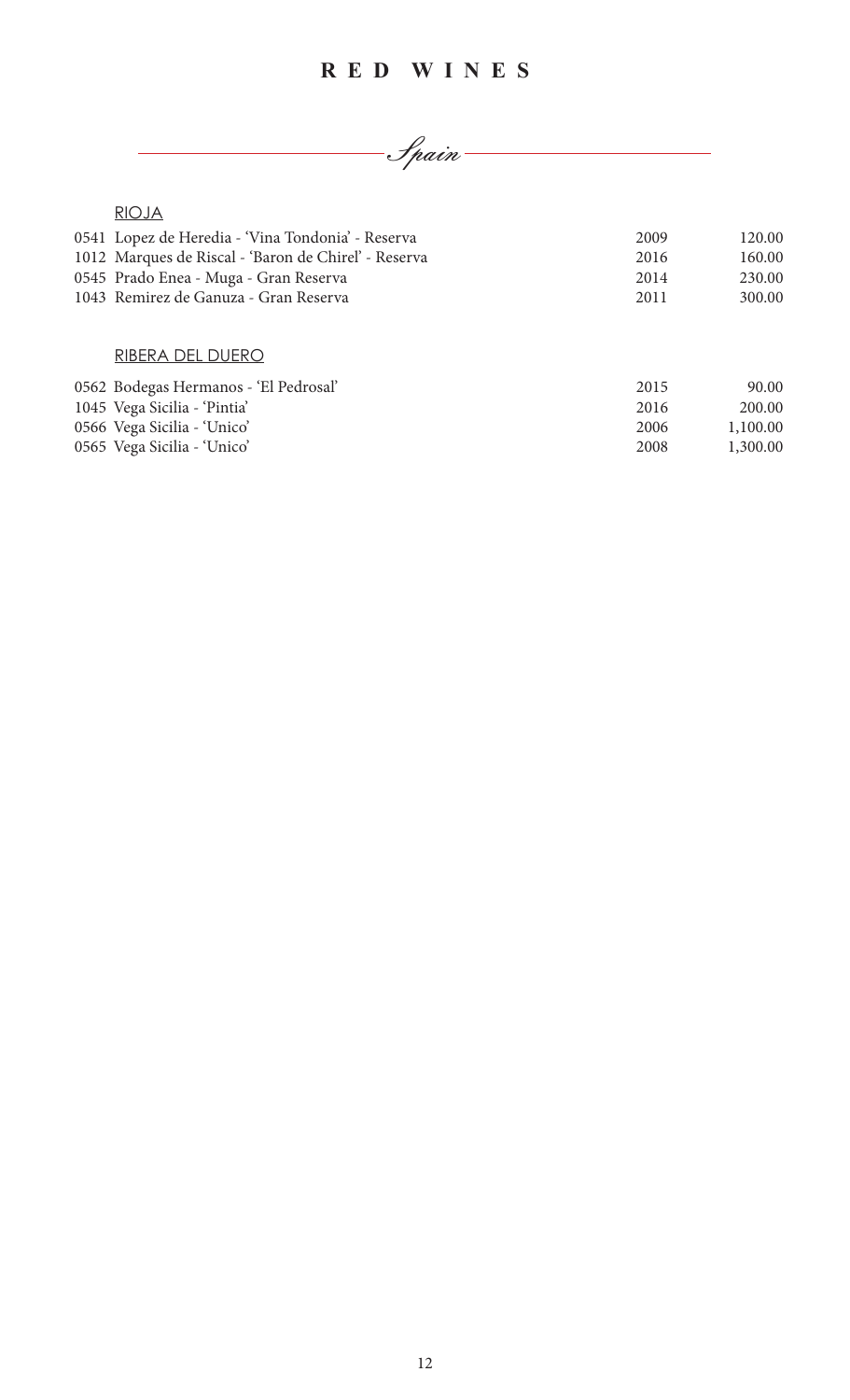Burgundy

## CÔTE DE NUITS

| 0697 Domaine R. Dubois et Fils - 'Les Chaillots' - Nuits-Saint-Georges | 2017 | 100.00   |
|------------------------------------------------------------------------|------|----------|
| 0683 Albert Bichot - 'Les Murots' - Gevrey-Chambertin                  | 2013 | 200.00   |
| 0752 Domaine Odoul-Coquard - Chambolle-Musigny                         | 2018 | 230.00   |
| 1330 Domaine Perrot-Minot - 'Champ Perdix' - Vosne-Romanee             | 2005 | 280.00   |
| CÔTE DE NUITS PREMIERS CRUS                                            |      |          |
| 1103 Domaine Odoul-Coquard - 'Les Millandes' - Morey-Saint-Denis       | 2015 | 250.00   |
| 0692 Domaine Odoul-Coquard - 'Clos La Riotte' - Morey-Saint-Denis      | 2017 | 385.00   |
| 0753 Thibault Liger-Belair- 'Les Gruenchers' - Chambolle-Musigny       | 2017 | 415.00   |
| CÔTE DE NUITS GRANDS CRUS                                              |      |          |
| 1107 Joseph Drouhin - 'Clos de la Roche'                               | 2017 | 650.00   |
| 0736 Domaine Perrot-Minot - 'Mazoyeres-Chambertin'                     | 2015 | 900.00   |
| 0688 Thibault Liger-Belair - 'Clos Vougeot'                            | 2017 | 680.00   |
| 1036 Domaine Jean Grivot - 'Clos de Vougeot'                           | 2003 | 905.00   |
| 1054 Clos de Tart - 'monopole'                                         | 2017 | 1,440.00 |
| 0702 Emmanuel Rouget - 'Échezeaux'                                     | 2015 | 960.00   |
| 0739 Domaine de la Romanée-Conti - 'La Tâche'                          | 2012 | 6,000.00 |
|                                                                        |      |          |

Domaine Armand Rousseau 

| 0713 Charmes-Chambertin - Grand Cru                          | 2015 | 800.00        |
|--------------------------------------------------------------|------|---------------|
| 0710 'Les Cazetiers' - Gevrey-Chambertin Premier Cru         | 2011 | 490.00        |
| 0711 'Les Cazetiers' - Gevrey-Chambertin Premier Cru         | 2012 | 650.00        |
| 0723 Charmes-Chambertin - Grand Cru                          | 2012 | 650.00        |
| 0730 Ruchottes-Chambertin - 'Clos des Ruchottes' - Grand Cru | 2010 | 950.00        |
| 0720 Clos de Bèze' - Grand Cru                               |      | 2012 2,000.00 |
| 0737 Chambertin - Grand Cru                                  |      | 1996 4,200.00 |
| 0740 Chambertin - Grand Cru                                  |      | 1999 4,700.00 |
| 0727 Chambertin - Grand Cru                                  |      | 2012 2,000.00 |
| 0728 Chambertin - Grand Cru                                  |      | 2014 1,800.00 |
| 0724 Chambertin - Grand Cru                                  |      | 2015 2,500.00 |
| 0735 Mazy-Chambertin - Grand Cru                             |      | 2015 920.00   |
|                                                              |      |               |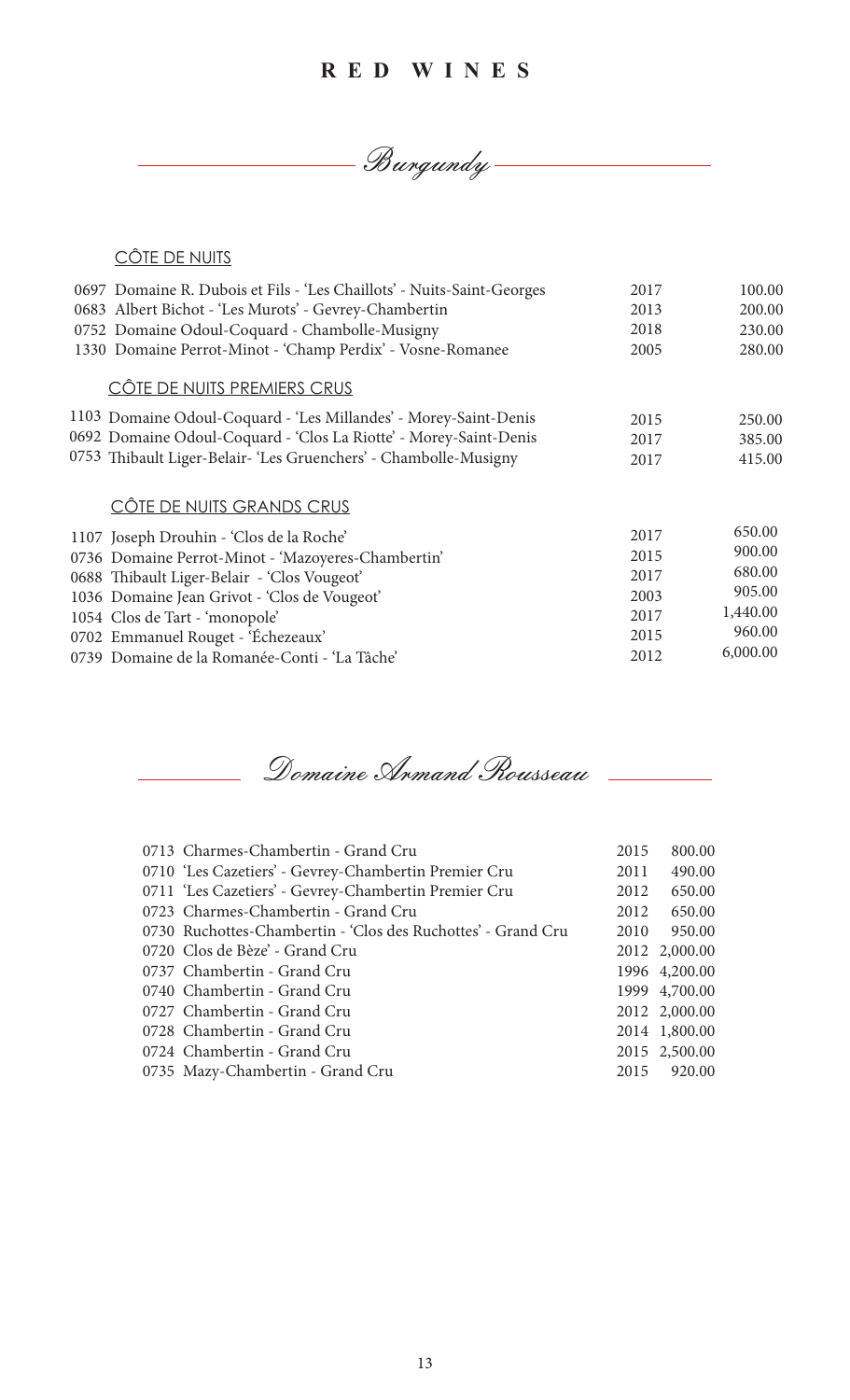Burgundy

|      | CÔTE DE BEAUNE                                         |      |          |
|------|--------------------------------------------------------|------|----------|
|      | 0763 Château de la Maltroye - Chassagne-Montrachet     | 2016 | 180.00   |
|      | 0791 Domaine Marc Colin et Fils - Santenay             | 2017 | 126.00   |
|      | 1058 Maison Leroy - Volnay                             | 2003 | 2,950.00 |
|      | CÔTE DE BEAUNE PREMIERS CRUS                           |      |          |
| 0754 | Dubreuil-Fontaine - 'Montrevenots' - Beaune            | 2014 | 110.00   |
| 0769 | Domaine Clos de la Chapelle - 'Les Chanlins' - Pommard | 2018 | 225.00   |
|      | CÔTE DE BEAUNE GRAND CRUS                              |      |          |
| 0766 | Domaine Antonin Guyon - Bressandes - Corton            | 2016 | 300.00   |
| 0768 | Domaine Faiveley - Clos des Cortons - Corton           | 2014 | 420.00   |
| 0767 | Domaine Ponsot - Bressandes - Corton                   | 2014 | 975.00   |
|      | <b>BEAUJOLAIS</b>                                      |      |          |
|      | 0772 Domaine A.F. Gros - Moulin-à-Vent                 | 2019 | 70.00    |
|      | 0774 Domaine Du Clos Du Fief - Juliénas                | 2018 | 100.00   |
|      | 0773 Domaine Jean Foillard - Morgon                    | 2019 | 110.00   |

0773 Domaine Jean Foillard - Morgon

| Rhône Valley                                                          |      |          |
|-----------------------------------------------------------------------|------|----------|
| 0793 Domaine Michel Lafarge - 'L'Exception' - Bourgone Passetoutgrain | 2015 | 120.00   |
| 0874 Domaine Alain Voge - 'Les Vieilles Vignes' - Cornas              | 2013 | 125.00   |
| 0875 Domaine du Pegau - Châteauneuf-du-Pape                           | 2018 | 180.00   |
| 1033 Domaine Brusset - 'Les Hauts de Montmirail' - Gigondas           | 2019 | 85.00    |
| 1083 Jean Michel Gerin - 'Champin le Seigneur' - Côte-Rôtie           | 2017 | 340.00   |
| 1053 E. Guigal - La Landonne - Côte-Rôtie                             | 2017 | 1,200.00 |
| 1084 E. Guigal - La Turque - Côte-Rôtie                               | 2017 | 1,200.00 |
| 1088 E. Guigal - La Mouline - Côte-Rôtie                              | 2017 | 1,200.00 |
| Loire Valley                                                          |      |          |
| 1331 Clau de Nell - Cabernet Franc - Anjou                            | 2016 | 130.00   |

Languedoc

1052 Roc D'Anglade - Vin de Pays du Gard 2011 150.00



1036 Albert Boxler - Pinot Noir - Haut-Rhin 2016 95.00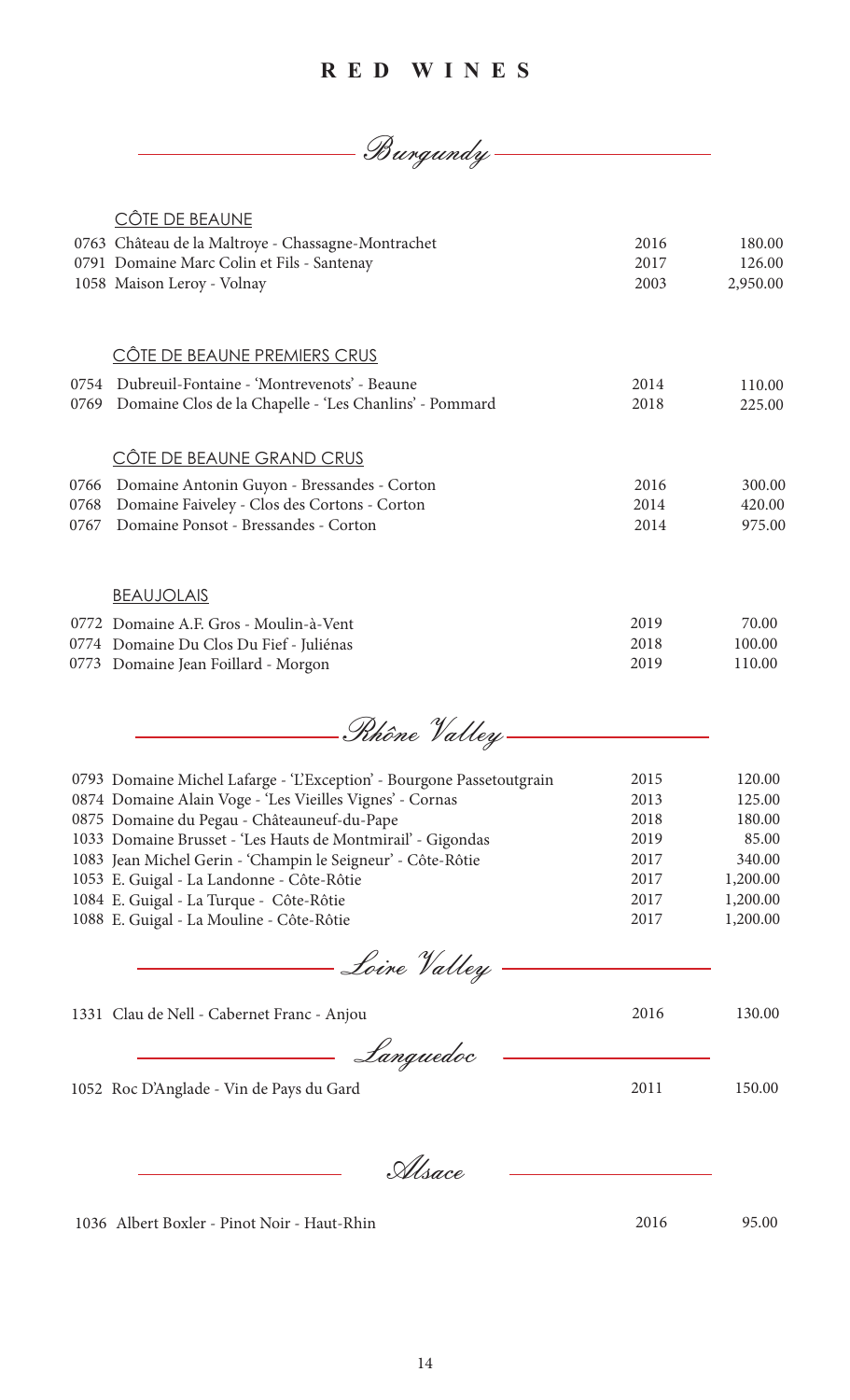Bordeaux

#### LEFT BANK

| 0832 Château Grand-Puy-Lacoste - Pauillac             | 2014 | 260.00   |
|-------------------------------------------------------|------|----------|
| 0823 Château Pichon Longueville Baron - Pauillac      | 2011 | 450.00   |
| 0844 Château Lynch-Bages - Pauillac                   | 2005 | 690.00   |
| 0839 Château Pichon Longueville - Comtesse - Pauillac | 2000 | 750.00   |
| 0833 Château Calon-Ségur - Saint-Estèphe              | 2006 | 430.00   |
| 0836 Château Cos d'Estournel - Saint-Estèphe          | 2005 | 810.00   |
| 1068 Château Léoville Barton - Saint-Julien           | 2011 | 260.00   |
| 0833 Château Léoville Poyerré - Saint-Julien          | 2003 | 680.00   |
| 0841 Château Giscours - Margaux                       | 2010 | 330.00   |
| 0840 Château Brane - Cantenac - Margaux               | 2009 | 390.00   |
| 0870 Château La Mission Haut-Brion - Pessac-Léognan   | 1999 | 1,090.00 |

Classified First Growths

|                                                                                                                                                                                                                                                                                                  | 1982 8,200.00 |
|--------------------------------------------------------------------------------------------------------------------------------------------------------------------------------------------------------------------------------------------------------------------------------------------------|---------------|
|                                                                                                                                                                                                                                                                                                  | 1990 4,400.00 |
|                                                                                                                                                                                                                                                                                                  | 2005 2,800.00 |
|                                                                                                                                                                                                                                                                                                  | 2006 2,000.00 |
|                                                                                                                                                                                                                                                                                                  | 2005 2,200.00 |
|                                                                                                                                                                                                                                                                                                  | 1995 2,300.00 |
|                                                                                                                                                                                                                                                                                                  | 1990 2,700.00 |
| 0851 Château Lafite-Rothschild - Pauillac<br>0850 Château Lafite-Rothschild - Pauillac<br>0853 Château Lafite-Rothschild - Pauillac<br>0858 Château Latour - Pauillac<br>0867 Château Mouton Rothschild - Pauillac<br>0859 Château Margaux - Margaux<br>0861 Château Haut-Brion - Pessac-Léognan |               |

#### RIGHT BANK

| 0775 Château Gombaude - Guillot - Pomerol    | 2011 | 185.00   |
|----------------------------------------------|------|----------|
| 0783 Château La Conseillante - Pomerol       | 2014 | 400.00   |
| 1014 Château La Fleur - Petrus - Pomerol     | 2018 | 645.00   |
| 0782 Château Trotanoy - Pomerol              | 2005 | 1,600.00 |
| 0778 Château Trotanoy - Pomerol              | 1998 | 1,700.00 |
| 0777 Château Fleur Cardinale - Saint-Émilion | 2014 | 120.00   |
| 1013 Château Berliquet - Saint-Émilion       | 2019 | 200.00   |
| 1333 Château La Gaffelière - Saint-Émilion   | 2018 | 340.00   |
| 0871 Château Angelus - Saint-Émilion         | 2014 | 900.00   |
| 0786 Château Ausone - Saint-Émilion          | 1999 | 2,200.00 |
| 0788 Château Cheval Blanc - Saint-Émilion    | 2000 | 3,200.00 |
| 0785 Château Cheval Blanc - Saint-Émilion    | 2001 | 2,000.00 |
| 0787 Château Cheval Blanc - Saint-Émilion    | 2005 | 2,800.00 |
|                                              |      |          |

<u>Château Pétrus</u>

| 0802 Château Pétrus - Pomerol |
|-------------------------------|
| 0803 Château Pétrus - Pomerol |
| 0804 Château Pétrus - Pomerol |
| 0818 Château Pétrus - Pomerol |
| 0817 Château Pétrus - Pomerol |
| 0819 Château Pétrus - Pomerol |
| 0808 Château Pétrus - Pomerol |
| 0809 Château Pétrus - Pomerol |
| 0811 Château Pétrus - Pomerol |
| 0815 Château Pétrus - Pomerol |
| 0816 Château Pétrus - Pomerol |

|           | 1988 3,700.00  |
|-----------|----------------|
|           | 1989 11,500.00 |
|           | 1990 10,000.00 |
| 1996      | 3,400.00       |
| 1999      | 3,800.00       |
| 2000<br>1 | 4,000.00       |
| 2001      | 3,500.00       |
| 2003      | 4,200.00       |
| 2005      | 7,800.00       |
| 2009      | 5,700.00       |
| 2010      | 6,000.00       |
|           |                |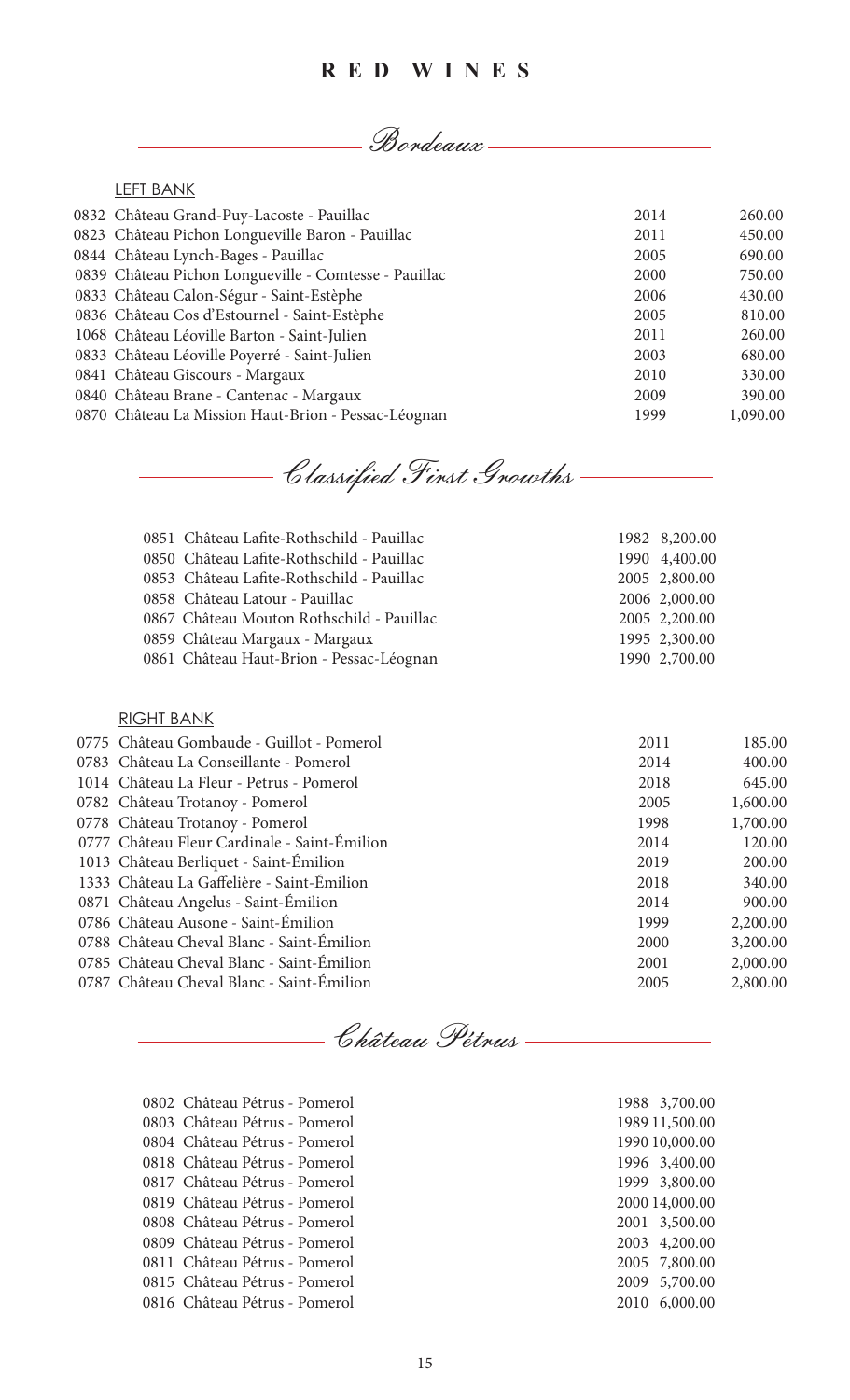International Selection

 $\mathbb{R}^n$ 

|      | <b>ARGENTINA</b>                                                        |      |        |
|------|-------------------------------------------------------------------------|------|--------|
| 0515 | Ruca Malen - Mendoza - Petit Verdot                                     | 2019 | 60.00  |
|      |                                                                         |      |        |
|      | <b>AUSTRALIA</b>                                                        |      |        |
| 1019 | Giant Steps - 'Applejack Vineyard' - Adelaide Hills - Pinot Noir        | 2019 | 100.00 |
| 0631 | Yangarra - 'High Sands' - McLaren Vale - Grenache                       | 2017 | 230.00 |
| 0628 | Henschke - 'Euphonium' - Barossa - Shiraz                               | 2016 | 150.00 |
| 1325 | Mollydooker - 'The Boxer' - South Australia - Shiraz                    | 2018 | 100.00 |
| 1086 | Mollydooker - 'Velvet Glove' - Maclaren Vale - Shiraz                   | 2017 | 495.00 |
| 1327 | Yarra Yering - 'Agincourt' - Yarra Valley - Cabernet Sauvignon & Malbec | 2016 | 250.00 |
|      |                                                                         |      |        |
|      | <b>AUSTRIA</b>                                                          |      |        |
|      | 1086 Helmut Gangl - 'Reserve' - Burgenland - Zweigelt                   | 2018 | 135.00 |
|      |                                                                         |      |        |
|      | NEW ZEALAND                                                             |      |        |
| 0628 | Burn Cottage - Central Otago - Pinot Noir                               | 2016 | 140.00 |
| 1326 | Felton Road - 'Cornish Point' - Bannockburn - Pinot Noir                | 2020 | 160.00 |
|      |                                                                         |      |        |
|      | <b>SOUTH AFRICA</b>                                                     |      |        |
| 1327 | Hamilton Russell - Walker Bay - Pinot Noir                              | 2020 | 115.00 |
|      | 0625 Kanonkop - Stellenbosch - Pinotage                                 | 2019 | 95.00  |
|      |                                                                         |      |        |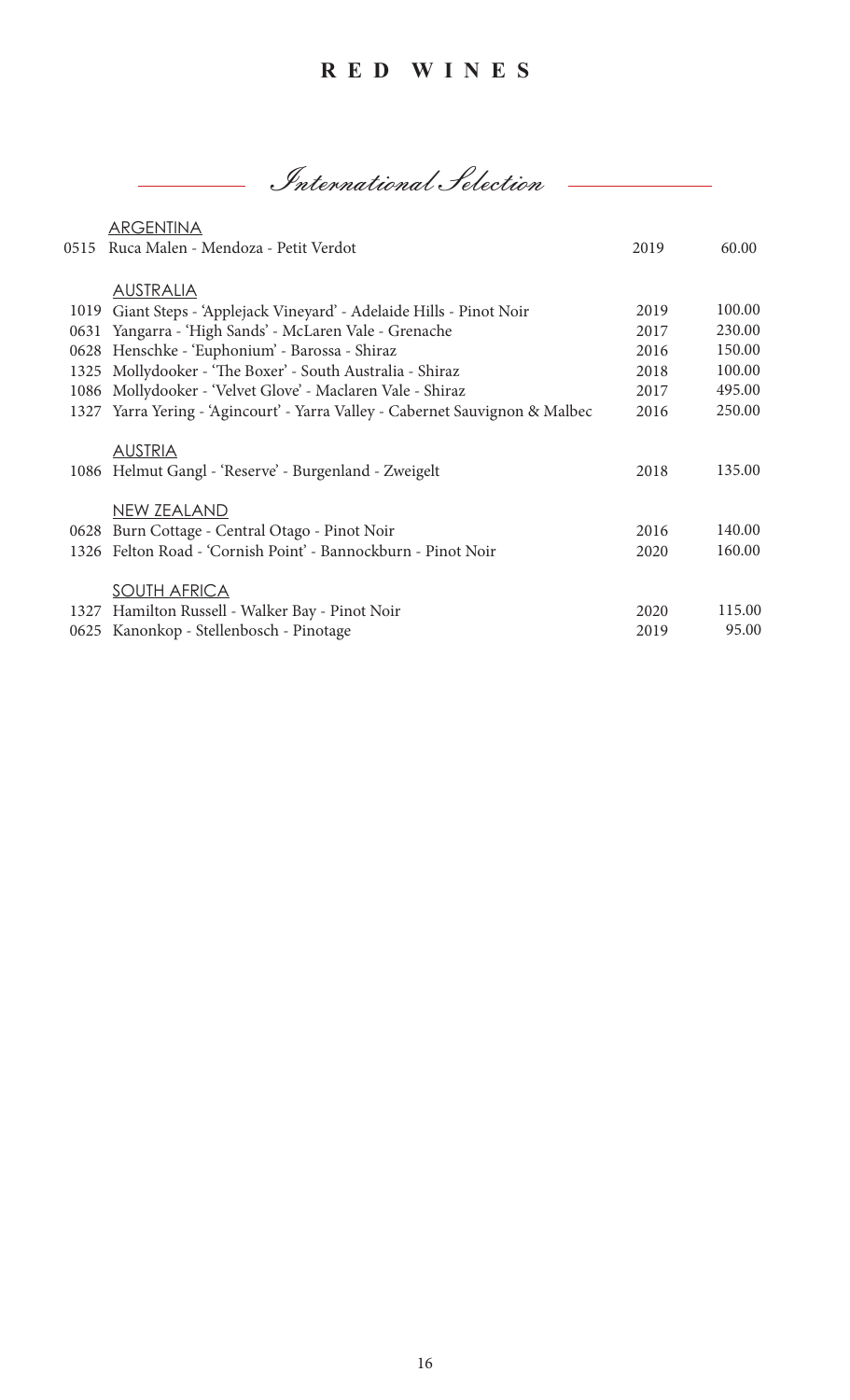Magnum Selection

|      | <b>CALIFORNIA</b>                                                              |      |          |
|------|--------------------------------------------------------------------------------|------|----------|
|      | 0362 Ridge Vineyards - 'Lytton Springs' - Dry Creek Valley - Zinfandel         | 2016 | 320.00   |
|      | 0516 Mt. Eden Vineyards - 'Estate' - Santa Cruz Mountains - Cabernet Sauvignon | 2011 | 610.00   |
|      | 1318 Chateau Montelena - Napa Valley - Cabernet Sauvignon                      | 2006 | 1,000.00 |
|      | 0513 Heitz Cellar - 'Estate' - Napa Valley - Cabernet Sauvignon                | 2004 | 1,200.00 |
|      | 0506 Heitz Cellar - 'Martha's Vineyard' - Napa Valley - Cabernet Sauvignon     | 2007 | 1,500.00 |
| 0595 | Opus One - Oakvile                                                             | 2015 | 2,000.00 |
|      | <b>FRANCE</b>                                                                  |      |          |
|      | 0906 Domaine du Pegau - Châteauneuf-du-Pape                                    | 2014 | 680.00   |
|      | <b>ITALY</b>                                                                   |      |          |
|      | 0906 Ornellaia - 'Ornellaia' - Bolgheri                                        | 2013 | 1,300.00 |
|      | SPAIN                                                                          |      |          |
|      |                                                                                |      |          |
|      | 0549 Prado Enea - Muga - Gran Reserva                                          | 2001 | 800.00   |
|      | 0548 Marques de Murrieta - 'Castillo Ygay' - Rioja Gran Reserva                | 1983 | 760.00   |
|      | 0547 Marques de Murrieta - 'Castillo Ygay' - Rioja Gran Reserva                | 1970 | 3,000.00 |
|      | 0560 Vega-Sicilia - 'Unico' - Ribera del Duero                                 | 2004 | 3,000.00 |
|      | 0542 La Rioja Alta - Gran Reserva 904                                          | 2004 | 300.00   |

Three Liter Selection

#### **CALIFORNIA**

| 0429 Beaulieu Vineyards - 'George de Latour' - Napa Valley - Cabernet Sauvignon 1986 |      | 1,000.00 |
|--------------------------------------------------------------------------------------|------|----------|
| 0427 Chateau Montelena - Napa Valley - Cabernet Sauvignon                            | 1986 | 1,800.00 |

Six Liter Selection

0905 Contino - Rioja Gran Reserva 1994 3,200.00 SPAIN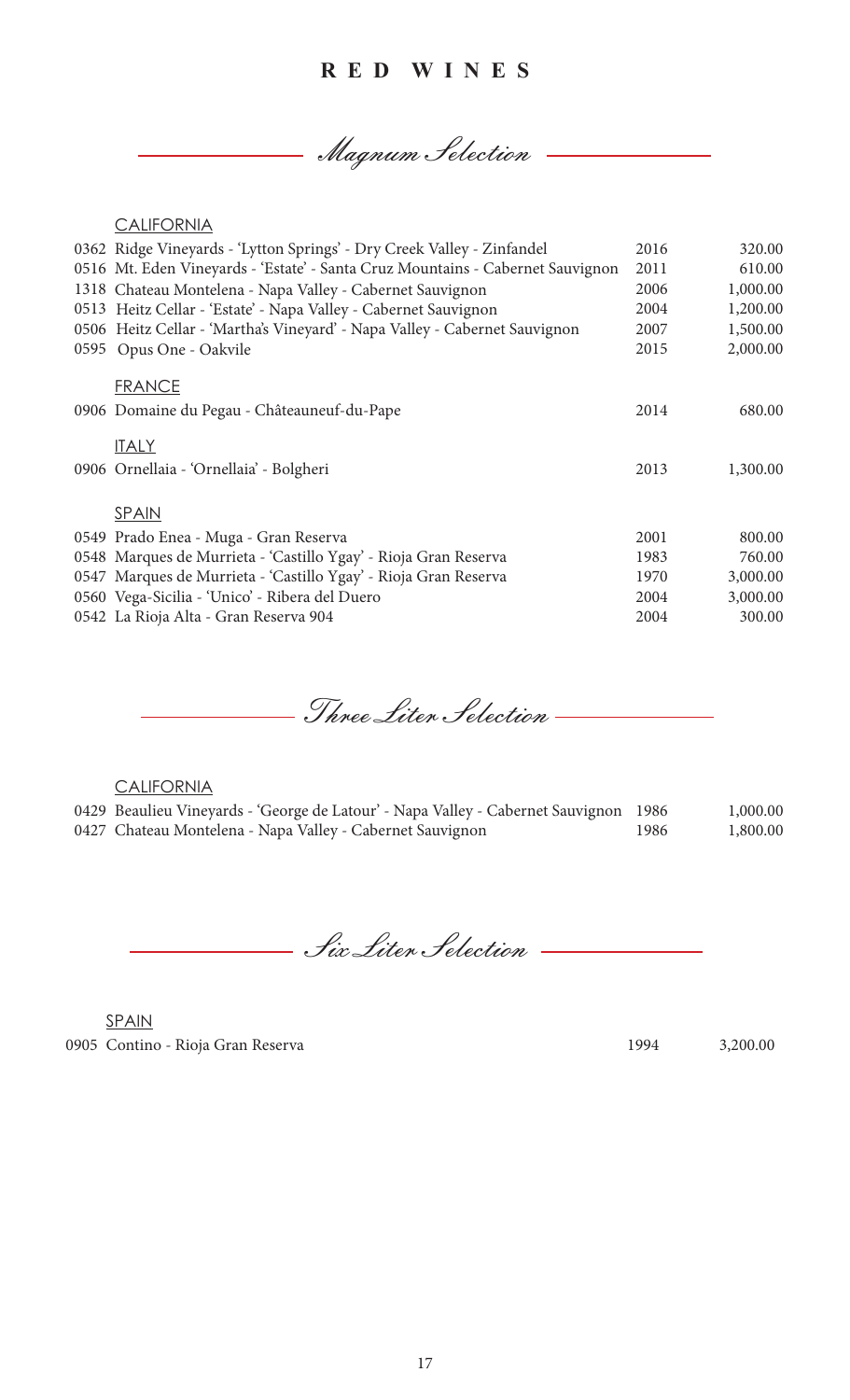Madeira Collection

Located six hundred miles off the coast of Portugal, the volcanic island of Madeira served as an important seaport during the seventeenth century. Due to its unique location, the one time home of Christopher Columbus was politically exempt from the taxation of its exports.

One of these exports was wine, and though the wines of Madeira started out rather low in quality, they seemed a bargain to several markets, most notably the young American market. By the end of the eighteenth century, America was purchasing over one-quarter of Madeira's total wine production. So much Madeira wine was being consumed in the colonies that it had become known as America's wine. In 1776, it was Madeira raised to toast the signing of the Declaration of Independence.

The long, hot sea voyages required, had drawbacks, causing much wine to spoil. The constant vibration, excessive oxidation and extremely hot temperatures created in the steamy hulls of tall ships produced the worst possible conditions for transporting wine. In hopes of reducing such spoilage, wine merchants fortified their wines by adding strong alcohol brandy to each wine cask.

It was soon discovered, that not only had the fortified casks of Madeira survived the horrendous conditions of their voyage, they had dramatically improved! With this observation, the formula for producing one of the world's greatest, most rare and most age-worthy wines had been cast.

In 1851, during the height of Madeira's quality and popularity, a deadly mildew called Oidium all but wiped out the vineyards in three short years. Luckily, it was discovered, that sulfur applications eliminated the oidium. This is when the depleted vineyards of Madeira were dealt a second devastating blow, one that had ravaged all the great vineyards of Europe, phylloxera. Many decades would pass before the vineyards and production of fine Madeira would recover, but slowly, and gratefully they did.

Today there are several levels of quality for Madeira wine. The first of significance are varietal label 5, 10, and 15 year old blended Madeira. These wines are fairly available and represent great value and quality. It is however, varietal vintage Madeira that is this tiny island's crown jewel. Vintage Madeira is produced in miniscule quantities and only reluctantly permitted to leave the island. Legally, vintage Madeira must be aged a minimum of two decades before being bottled, more often than not however, patient Madeira merchants choose to age their wines significantly longer before their release.

The Tinta Negra Mole grape is used for the majority of Madeira wines, but only the most noble grape types are used for producing vintage Madeira. They are - listed from driest to sweetest - Sercial, Verdelho, Bastardo, Terrantez, Bual or Boal and Malmsey or Malvasia.

For over a decade, The River Café has, in the words of The New York Time's wine columnist Eric Asimov, "amassed an astounding collection of vintage Madeira." It is with extreme excitement, pride, and privilege that The River Café offers this rare collection of vintage Madeira to its clientele.

"Drink Well"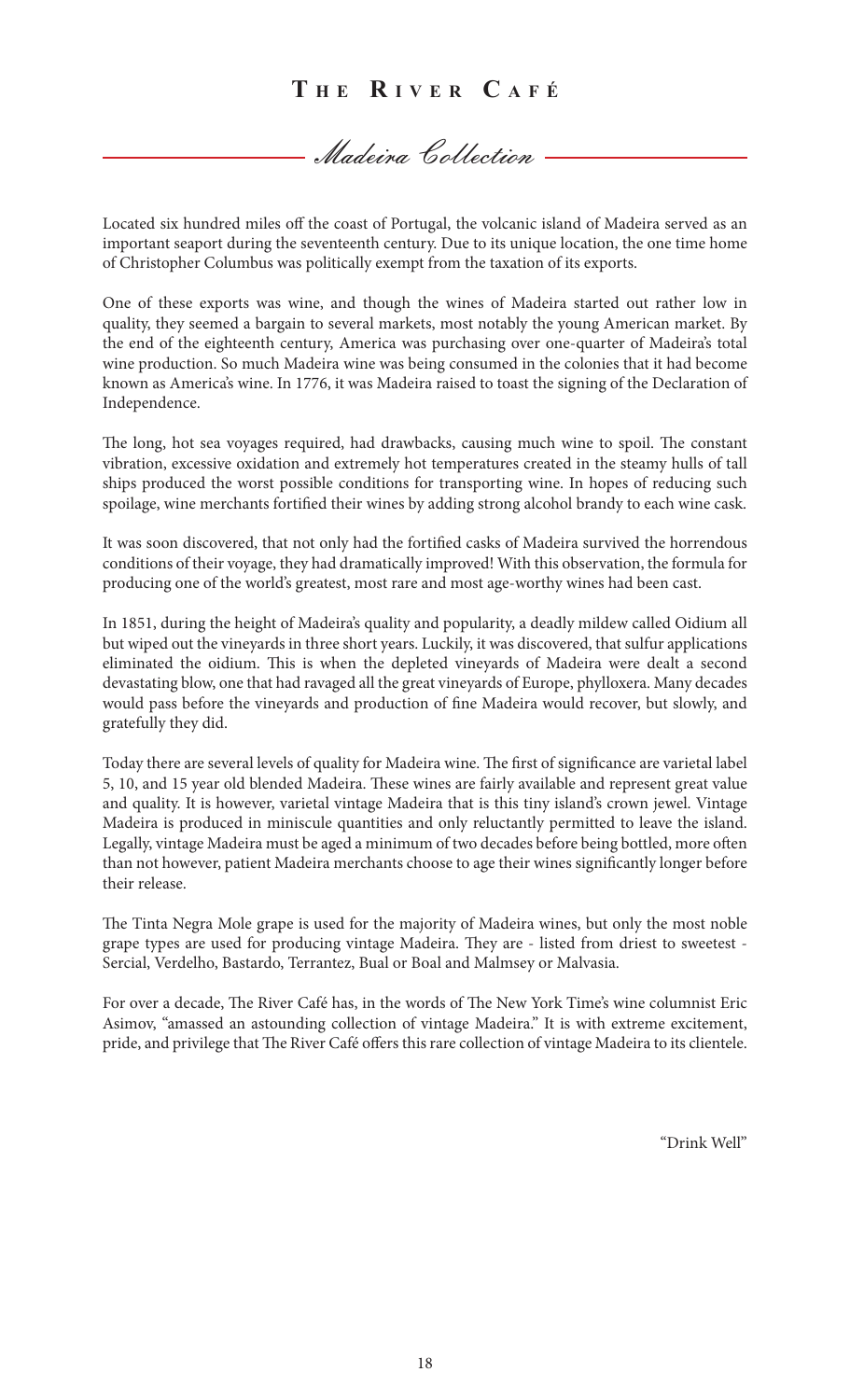Colheita Madeira

A Selection of Blandy's Single Vintage Madeiras

|               | glass | bottle |
|---------------|-------|--------|
| 2002 Sercial  | 45.00 | 365.00 |
| 2000 Verdelho | 50.00 | 425.00 |
| 2004 Malmsey  | 45.00 | 365.00 |
|               |       |        |

Vintage Madeira

| <b>SERCIAL</b>             | glass        | <u>bottle</u> |
|----------------------------|--------------|---------------|
| 1978 Barbeito              |              | 395.00        |
| 1974 Blandy's              |              | 450.00        |
| 1971 D'Oliveiras           |              | 430.00        |
| 1962 Blandy's              |              | 500.00        |
| 1950 Leacock's             |              | 600.00        |
| 1937 D'Oliveiras           | 90.00        |               |
|                            |              |               |
| <b>VERDELHO</b>            | glass        | bottle        |
| 1954 Broadbent             |              | 500.00        |
| 1952 Leacock's             |              | 610.00        |
| 1880 Blandy's Solera       |              | 1,500.00      |
|                            |              |               |
| <b>TERRANTEZ</b>           | glass        | bottle        |
| 1977 D'Oliveiras           |              | 670.00        |
| 1976 Blandy's              |              | 710.00        |
| 1969 Blandy's              | 75.00        | 590.00        |
|                            |              |               |
| <b>MOSCATEL</b>            | glass        | bottle        |
| 1900 D'Oliveiras           |              | 2,500.00      |
| <b>BUAL</b>                | <u>glass</u> | <u>bottle</u> |
| 1976 Cossart Gordon        |              | 475.00        |
| 1969 Cossart Gordon        |              | 425.00        |
| 1968 Blandy's              |              | 410.00        |
| 1968 D'Oliveiras           |              | 500.00        |
| 1964 Blandy's              | 75.00        | 600.00        |
| 1963 Cossart Gordon        |              | 630.00        |
| 1954 Henriques & Henriques | 65.00        | 550.00        |
| 1948 Blandy's              | 125.00       | 1,000.00      |
| 1922 D'Oliveiras           |              | 1,200.00      |
| 1920 Blandy's              |              | 1,400.00      |
| 1912 Barbeito              |              | 1,500.00      |
| 1845 Blandy's              | 250.00       | 2,800.00      |
|                            |              |               |
| <b>MALMSEY</b>             | <u>glass</u> | <u>bottle</u> |
| 1978 Blandy's              |              | 460.00        |
| 1977 Blandy's              | 77.00        |               |
| 1954 Henriques & Henriques |              | 650.00        |
| 1895 D'Oliveiras           | 200.00       |               |